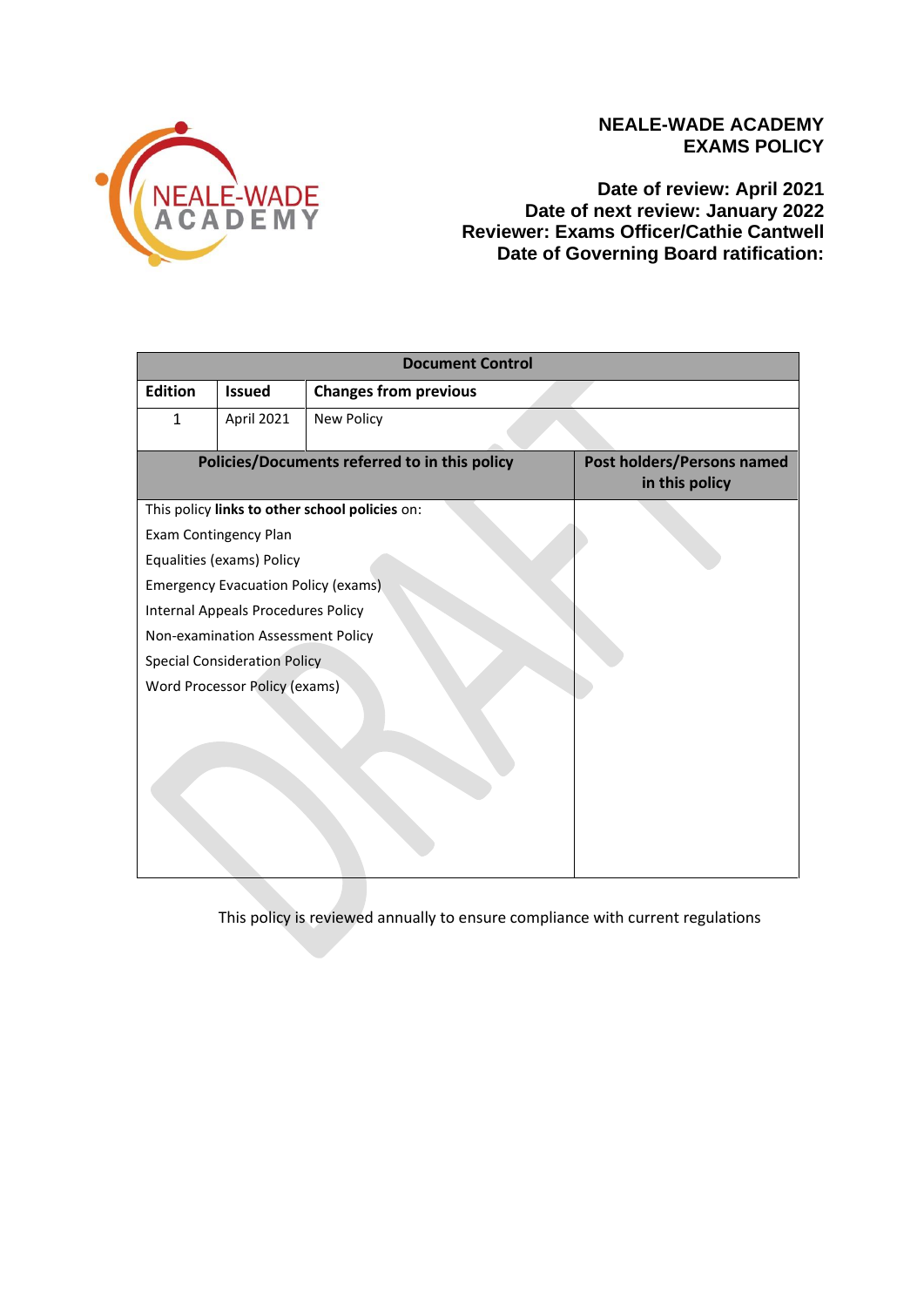**Exams policy 2020/21**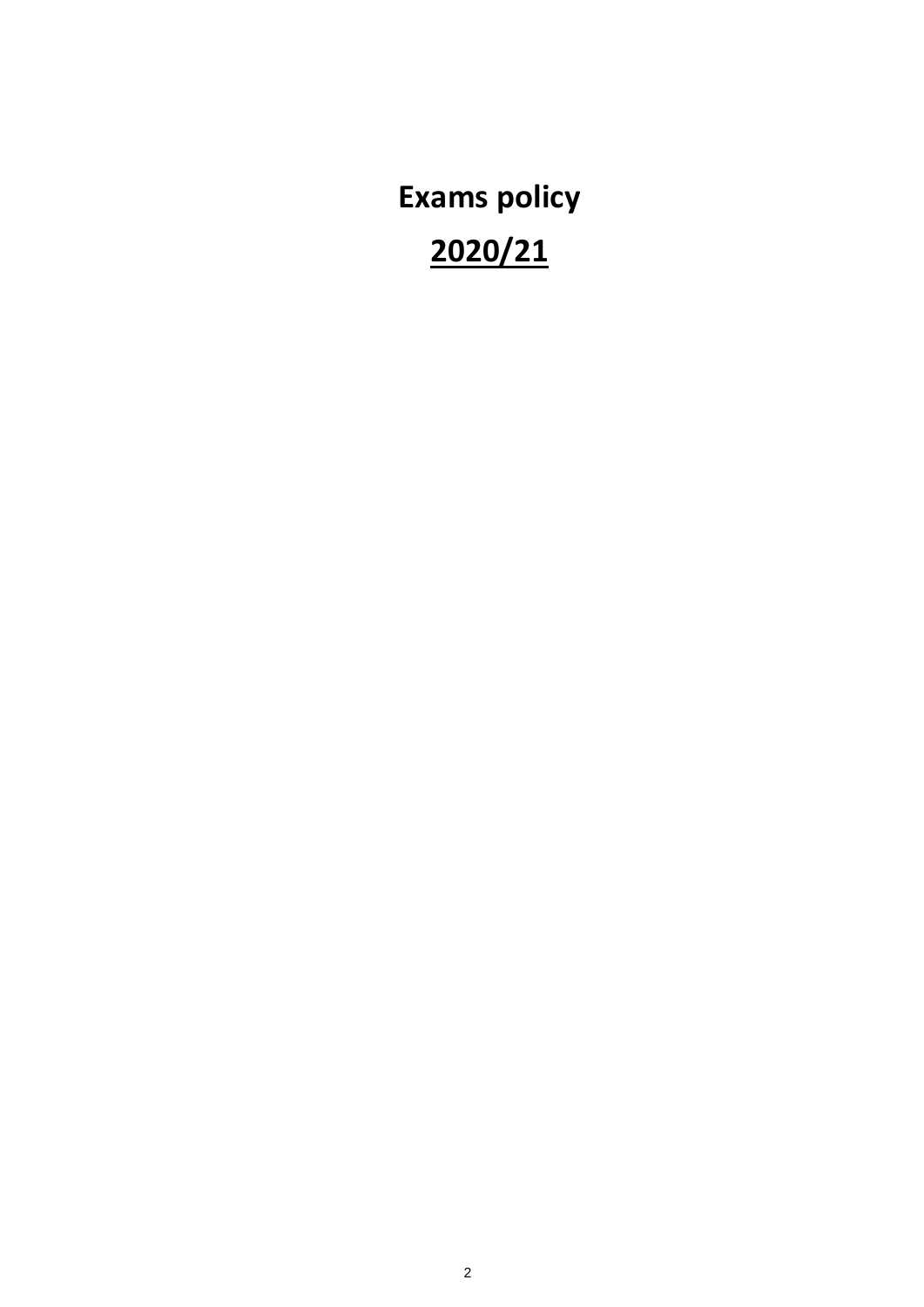## **Contents**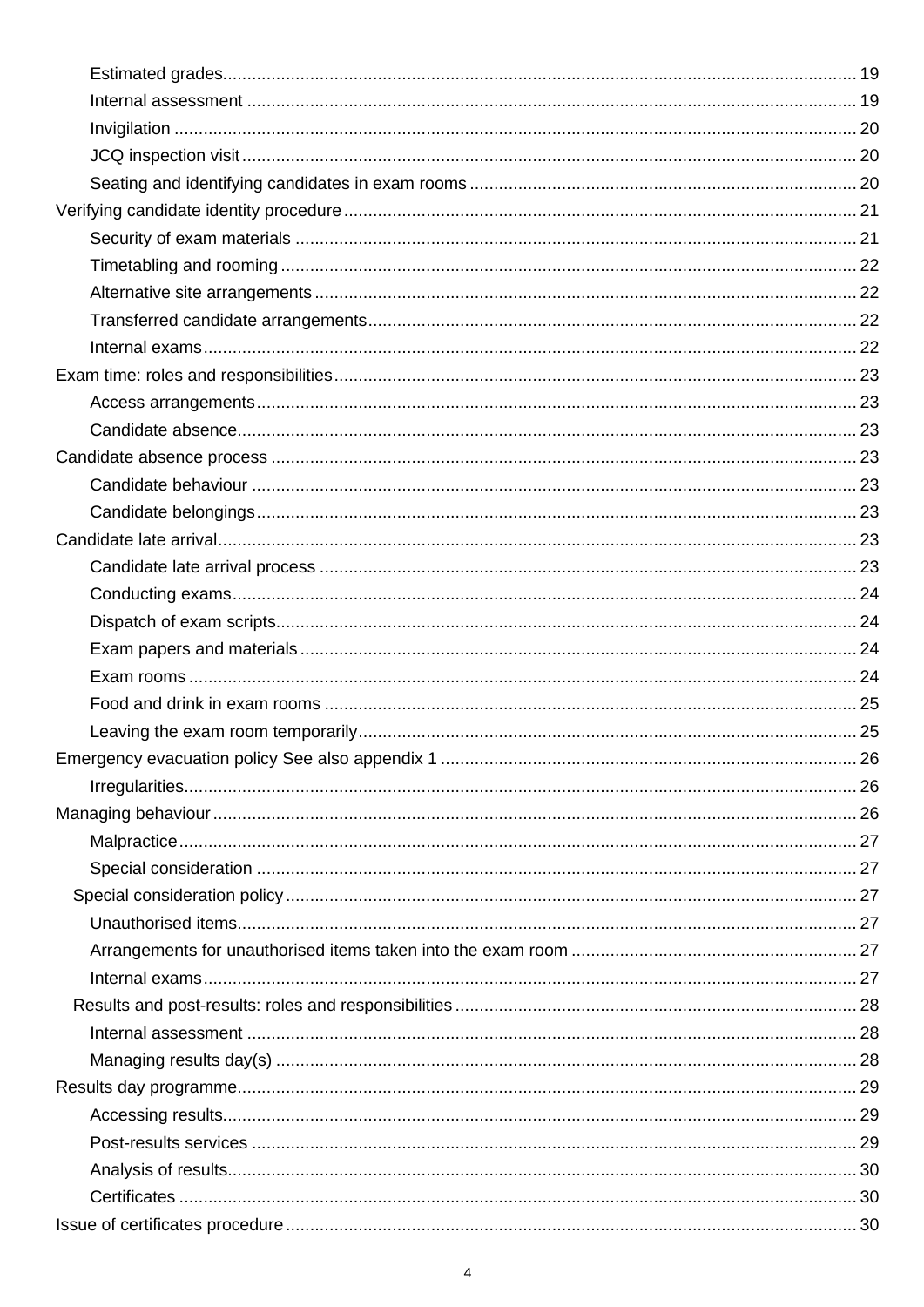# <span id="page-4-0"></span>**Purpose of the policy**

The centre is committed to ensuring that the exams management and administration process is run effectively and efficiently and in compliance with the published JCQ regulations and awarding body requirements. This exam policy will ensure that:

- all aspects of the centre exam process is documented, supporting the exams contingency plan, and other relevant exams-related policies, procedures and plans are signposted to
- the workforce is well informed and supported
- all centre staff involved in the exams process clearly understand their roles and responsibilities
- all exams and assessments are conducted according to JCQ and awarding body regulations, guidance and instructions, thus maintaining the integrity and security of the exam/ assessment system at all times
- exam candidates understand the exams process and what is expected of them.

This policy is reviewed annually to ensure ways of working in the centre are accurately reflected and that exams and assessments are conducted to current JCQ (and awarding body) regulations, instructions and guidance.

This policy will be communicated to all relevant centre staff.

## <span id="page-4-1"></span>**Roles and responsibilities overview**

*"The head of centre is the individual who is accountable to the awarding bodies for ensuring that the centre is compliant*  with the published JCQ regulations and awarding body requirements in order to ensure the security and integrity of the *examinations/ assessments at all times.*

*"The examinations officer is the person appointed by the head of centre to act on behalf of, and be the main contact for, the centre in matters relating to the general administration of awarding body examinations and assessments"*

*The head of centre may not appoint themselves as the examinations officer.* A Head of centre and an examinations officer are two distinct and separate roles" [\[GR](http://www.jcq.org.uk/exams-office/general-regulations) 2]

## **Head of centre responsibilities**

The "head of centre" is the most senior operational officer in the organisation. This may be the headteacher of a school, the principal of a college, the Chief Executive Officer of an academy Trust. It is the responsibility of the head of centre to ensure that all staff comply with the instructions in this booklet.

## **Head of centre**

• Understands the contents, refers to and directs relevant centre staff to annually updated JCQ publications including: *[General regulations for approved centres](http://www.jcq.org.uk/exams-office/general-regulations)* (GR) *[Instructions for conducting examinations](http://www.jcq.org.uk/exams-office/ice---instructions-for-conducting-examinations)* (ICE)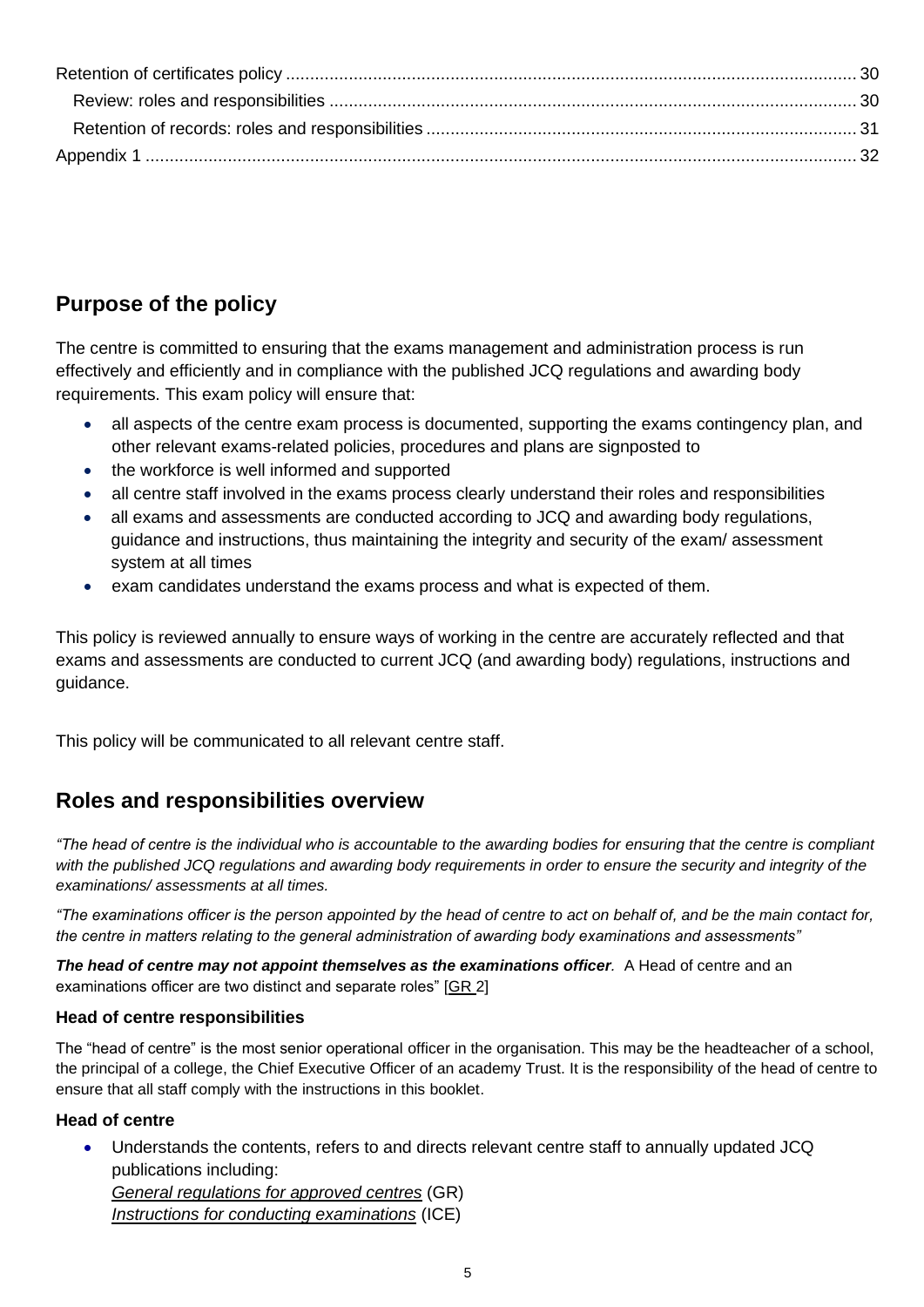*[Access Arrangements and Reasonable Adjustments](http://www.jcq.org.uk/exams-office/access-arrangements-and-special-consideration/regulations-and-guidance)* ( AA) *Suspected Malpractice: [Policies and procedures](http://www.jcq.org.uk/exams-office/malpractice)* (SM) *[Instructions for conducting non-examination assessments](http://www.jcq.org.uk/exams-office/non-examination-assessments)* (NEA) (and the instructions for conducting coursework)

*A guide to the special consideration process*

• Ensures the centre has appropriate accommodation to support the size of the cohorts being taught including appropriate accommodation for candidates requiring access arrangements for exams and assessments

## <span id="page-5-0"></span>**National Centre Number Register**

- Take responsibility for confirming, on an annual basis, that they are aware of and adhering to the latest version of the JCQ's regulations by responding to the head of centre's declaration which is managed as part of the National Centre Number Register (NCNR) annual update
- Understands that this responsibility cannot be delegated to a member of the senior leadership team or the examinations officer, and acknowledges that failure to respond to the NCNR annual update, and/ or the head of centre's declaration, will result in:
	- o The centre status being suspended
	- o The centre not being able to submit examination entries
	- o The centre not receiving or being able to access question papers

## <span id="page-5-1"></span>**Recruitment, selection and training of staff**

- Retains a workforce of an appropriate size and competence, including sufficient managerial and other resource, to undertake the delivery of the qualification as required by an awarding body. This includes taking reasonable steps to ensure occupational competence where this is required for the assessment of specific qualifications
- Provides fully qualified teachers to mark non-examination assessments, and/or fully qualified assessors for the verification of centre-assessed components
- Enables the relevant senior leader(s), the examinations officer and the SENCo to receive appropriate training and support in order to facilitate the effective delivery of examinations and assessments within the centre, and ensure compliance with the published JCQ regulations
- Appoints a SENco who will determine appropriate arrangements for candidates with learning difficulties and disabilities

## <span id="page-5-2"></span>**Internal governance arrangements**

• Has in place a written escalation process should the head of centre, or a member of the senior leadership team with oversight of examination administration, be absent

## <span id="page-5-3"></span>**Escalation process**

This is separately written process which can be found in the exams policies folder located in the exams office.

• Has in place a member of the senior leadership team who will provide support and guidance to the examinations officer and ensure that the integrity and security of examinations and assessments is maintained throughout an examination series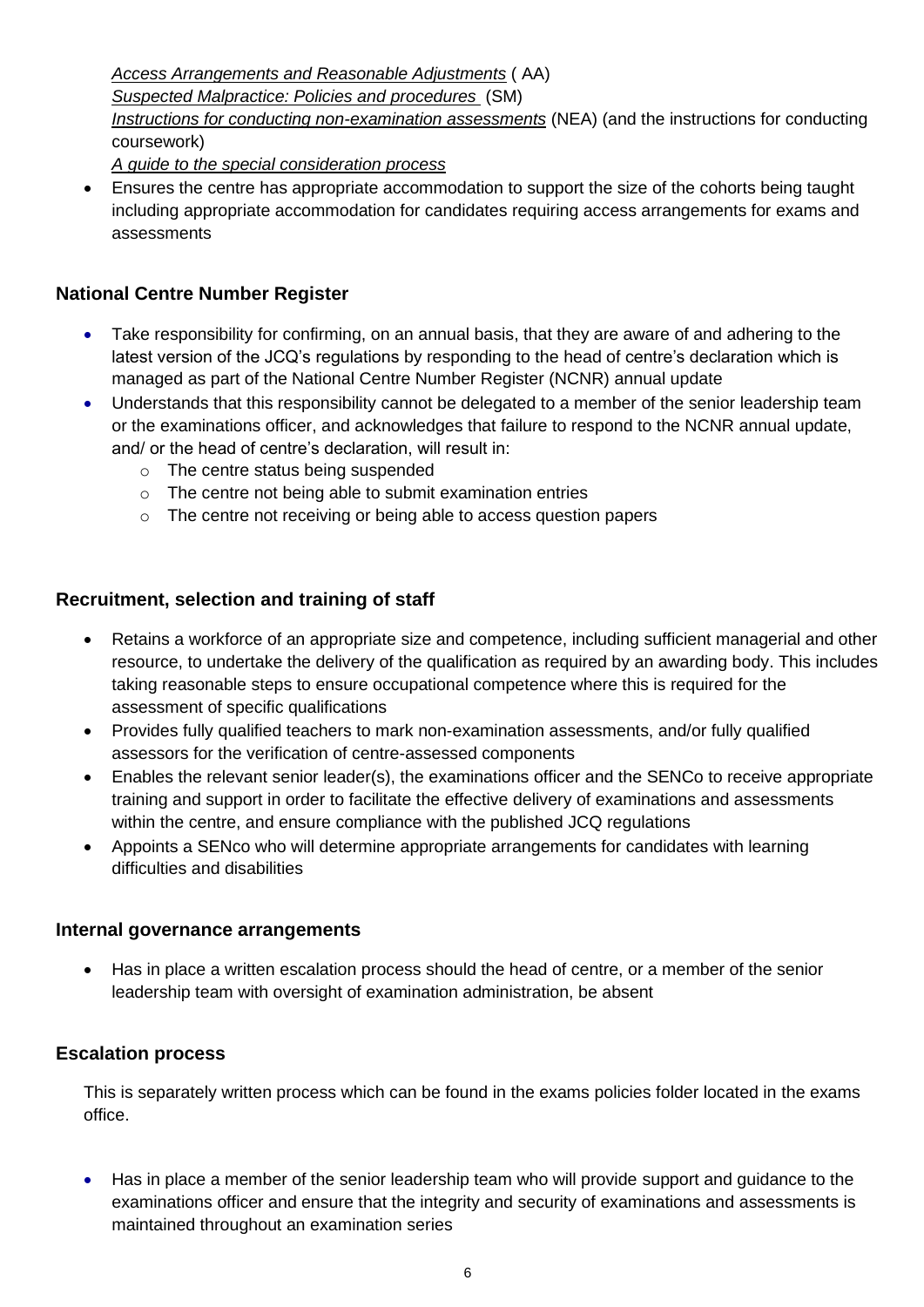- Ensures centre staff undertake key tasks within the exams process and meet internal deadlines set by the EO
- Ensures *"that a teacher, a tutor, or a senior member of centre staff who teaches the subject being examined, is not an invigilator during an examination*

## <span id="page-6-0"></span>**Delivery of qualifications**

- Delivers qualifications, as required by the awarding body, in accordance with relevant equality legislation. This includes but is not limited to ensuring that qualifications are made available to all candidates capable of undertaking them and seeking reasonable adjustments for disabled candidates
- Enables candidates to receive sufficient and up to date laboratory experience, or relevant training where required by the subject concerned

## <span id="page-6-1"></span>**Public Liability**

• Complies with local health and safety rules which are in place and that the centre is adequately covered for public liability claims

## <span id="page-6-2"></span>**Security of assessment materials**

- Takes all reasonable steps to maintain the integrity of the examinations/assessments, including the security of all assessment materials, by ensuring:
	- o The location of the centre's secure storage facility in a secure room solely assigned to examinations for the purpose of administering secure examination materials
	- $\circ$  Appropriate arrangements are in place to ensure the confidential materials are only handed over to authorised members of centre staff
	- o Access to the secure room and storage facility is restricted to the authorised two-six exams staff key holders (ensuring only persons authorised by the head of centre and the exams officer are allowed access to the centre's secure storage facility as one of the two to six keyholders)
	- $\circ$  The relevant awarding body is immediately informed if the security of question papers or confidential supporting instructions is put at risk
	- o That arrangements are in place to check that the correct question paper packets are opened by authorised members of centre staff
- Makes arrangements to receive, check and store question papers and examination material safely and securely at all times and for as long as required in accordance with the current JCQ publication Instructions for conducting examinations
- Makes arrangements to receive and issue material received from the awarding bodies to staff and candidates, and notify them of any advice and instructions relevant to the examinations and assessments
- Allows candidates access to relevant pre-release materials on, or as soon as possible after, the date specified by the awarding bodies
- Obtains written approval from the relevant awarding body before permitting a third party to deliver any part of a qualification including assessments
- Through taking an ethical approach and working proactively to avoid malpractice among students and staff takes all reasonable steps to prevent the occurrence of any malpractice/ maladministration before, during the course of and after examinations have taken place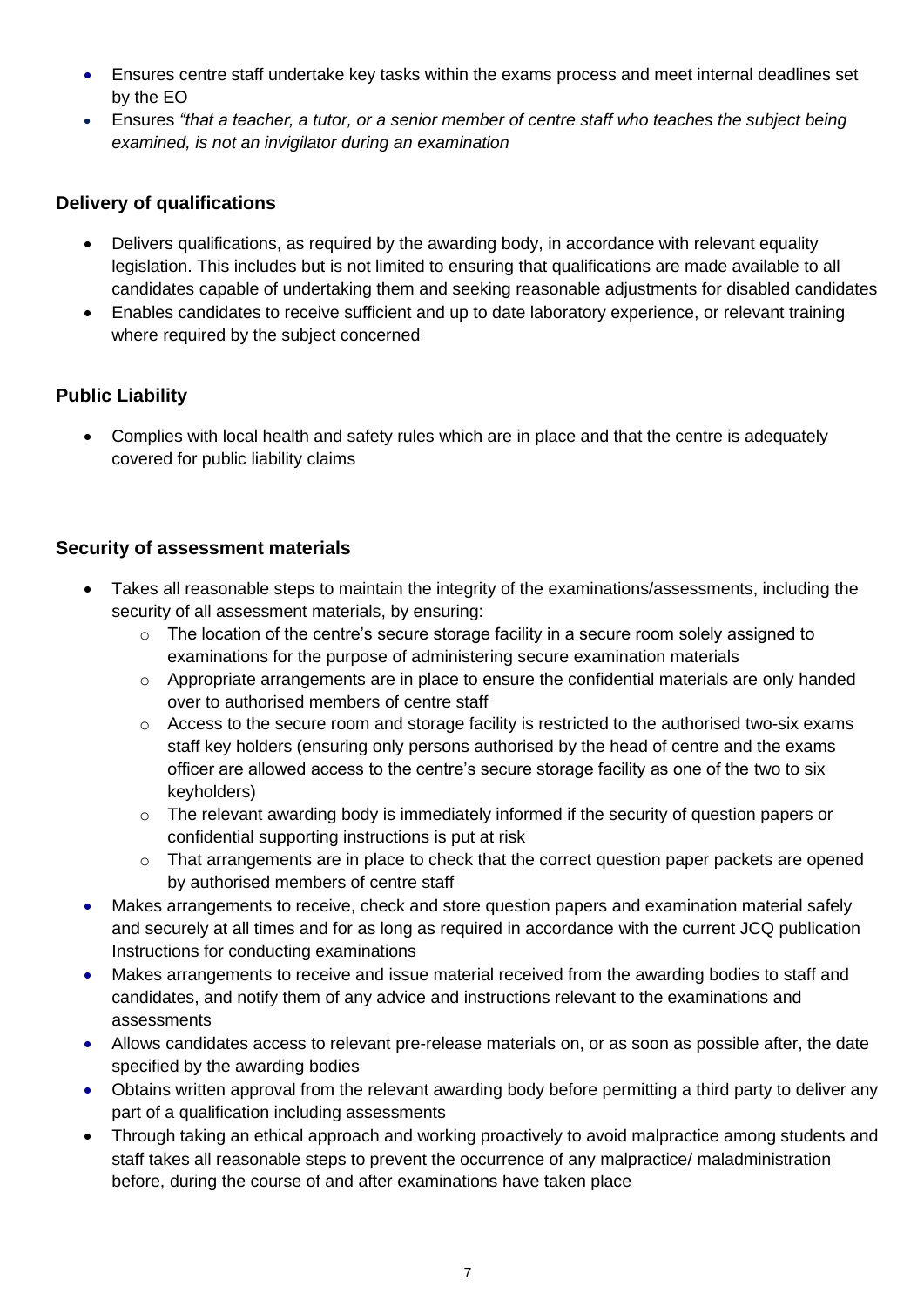- Ensure irregularities are investigated and informs the awarding bodies of any cases of alleged, suspected or actual incidents of malpractice or maladministration, involving a candidate or a member of staff, are reported to the awarding body immediately
- Ensures risks to the exam process are assessed and appropriate risk management processes/contingency plans are in place (that allow the senior leadership team to act immediately in the event of an emergency or staff absence)

#### <span id="page-7-0"></span>**Exam contingency plan**

Stored in the secure storage facility on the notice board

*"It is the responsibility of the head of centre to ensure that his/her centre: …has in place a written examination contingency plan which covers all aspects of examination administration. This will allow members of the senior leadership team to act immediately in the event of an emergency or staff absence. (The examination contingency plan should also reinforce procedures in the event of the centre being unavailable for examinations or on results day owing to an unforeseen emergency.)"* [\[GR5](http://www.jcq.org.uk/exams-office/general-regulations)]

• Ensures required internal appeals procedures are in place and drawn to the attention of candidates and (where relevant) their parents/ carers

#### <span id="page-7-1"></span>**Internal appeals procedures**

Separate internal appeals policy enclosed in policies folder

*"The centre will...before submitting marks to the awarding body inform candidates of their centre assessed marks and allow a candidate to request a review of the centre's marking…have in place, and be available for inspection purposes, a written internal appeals procedure relating to internal assessment decisions and to ensure that details of this procedure are communicated, made widely available and accessible to all candidates; "* 

[\[GR5](http://www.jcq.org.uk/exams-office/general-regulations).7]

*"The centre will...have available for inspection purposes and draw to the attention of candidates and their parents/carers, a written internal appeals procedure to manage disputes when a candidate disagrees with a centre decision not to support a clerical re-check, a review of marking, a review of moderation or an appeal…"*

[GR 5.13]

• Ensures the centre's equalities policy demonstrating the centre's compliance with relevant legislation is in place and details the processes followed in respect of identifying the need for, requesting and implementing access arrangements

#### <span id="page-7-2"></span>**Equalities policy (exams)**

Separate Equalities policy enclosed in policies folder

*"The head of centre/ senior leadership team will...recognise its duties towards disabled candidates as defined under the terms of the Equality Act 2010†. This must include a duty to explore and provide access to suitable courses, through the access arrangements process submit applications for reasonable adjustments and make reasonable adjustments to the service the centre provides to disabled candidate; †or any legislation in a relevant jurisdiction other than England and Wales which has an equivalent purpose and effect…*

*The centre must comply with the obligation to identify the need for, request and implement access arrangements…"* [\[GR5](http://www.jcq.org.uk/exams-office/general-regulations).3 and 5.4]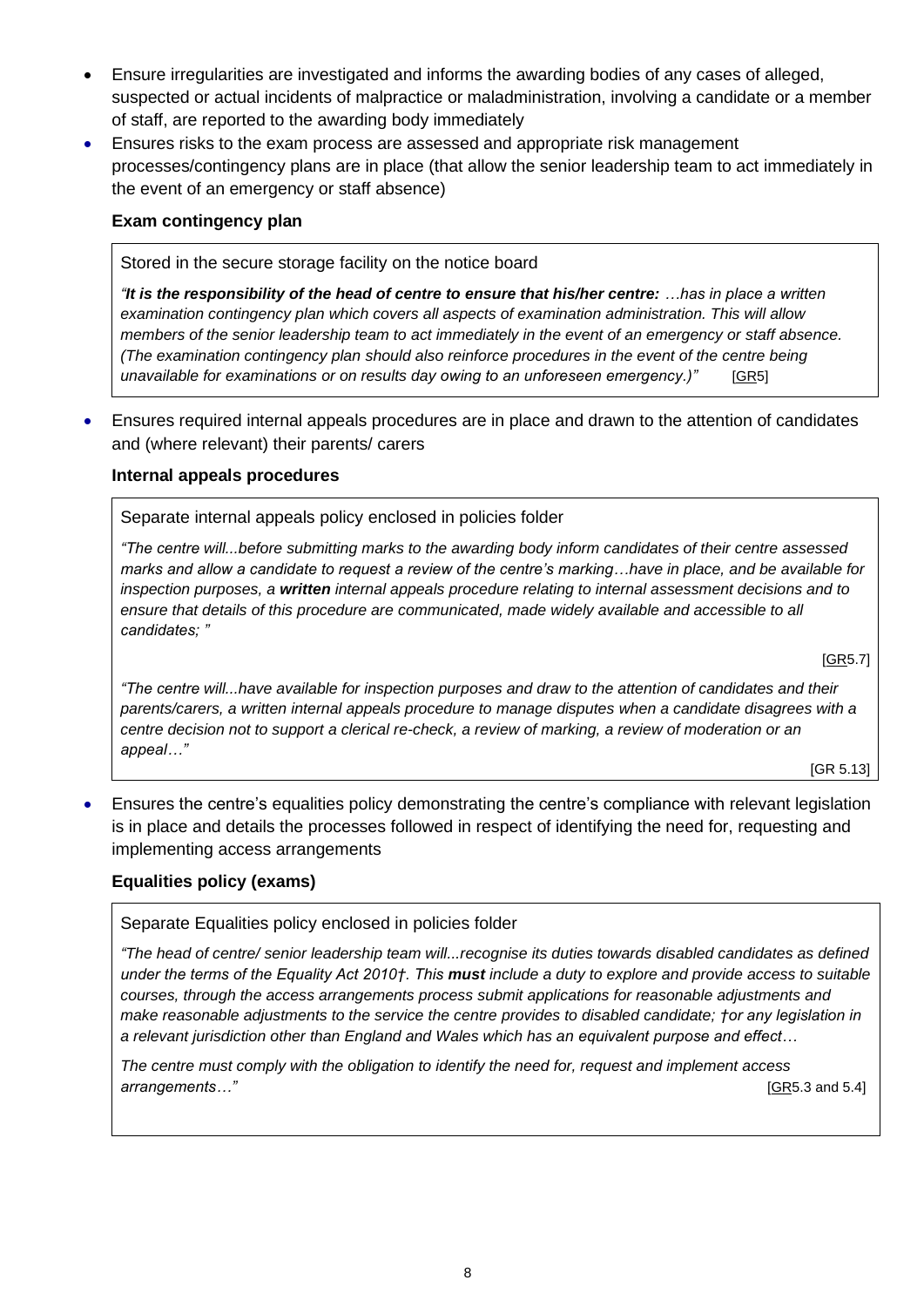<span id="page-8-0"></span>Located in the Exams policies folder within the exams office

#### <span id="page-8-1"></span>**Access arrangements policy**

Located within SENCO office in the SEND and medical needs policy

*"…with the obligation to identify the need for, request and implement access arrangements."*  [\[GR](http://www.jcq.org.uk/exams-office/general-regulations) 5.4]

*"The head of centre/ senior leadership team will … have a written process in place to not only check the qualification(s) of their specialist assessor(s) but that the correct procedures are followed as per chapter 7 of the JCQ publication Access Arrangements and Reasonable Adjustments.."* [\[GR](http://www.jcq.org.uk/exams-office/general-regulations) 5.4]

## <span id="page-8-2"></span>**Conflicts of interest**

- Ensures the relevant awarding bodies are informed of any **conflict of interest** where
	- $\circ$  a member of centre staff is taking a qualification at the centre which includes internally assessed components/units (taking at the centre as a last resort where unable to find an alternative centre)
	- $\circ$  a candidate is being taught and prepared for a qualification which includes internally assessed components/unit by a member of centre staff with a personal connection to the candidate
- Maintains records that confirm the measures taken/protocols in place to mitigate any potential risk to the integrity of the qualifications affected by the above, and where
	- o A member of exams office staff have a personal connection to a candidate being entered for exams and assessments at the centre or at another centre
	- $\circ$  A member of centre staff is taking a qualification at the centre which does not include internally assessed components/units (taking at the centre as a last resort where unable to find a suitable alternative centre)
	- o A member of centre staff is taking a qualification at another centre
- Ensures other relevant centre staff where they may be involved in the receipt and dispatch of confidential exam materials are briefed on the requirements for maintaining the integrity and confidentiality of the exam materials
- Ensures members of centre staff do **not** forward e-mails and letters from awarding body or JCQ personnel without prior consent to third parties or upload such correspondence onto social media sites and applications
- Ensures members of centre staff do **not** advise parents/candidates to contact awarding bodies /JCQ directly nor provide them with addresses/e-mail addresses of awarding body examining/ assessment or JCQ personnel

## <span id="page-8-3"></span>**Centre inspections**

- Co-operates with the JCQ Centre Inspection Service, an awarding body or a regulatory authority when subject to an inspection, an investigation or an unannounced visit, and takes all reasonable steps to comply with all requests for information or documentation made by an awarding body or regulatory authority as soon as is practical
- Allows all venues used for examinations and assessments, paperwork and secure storage facilities to be open to inspection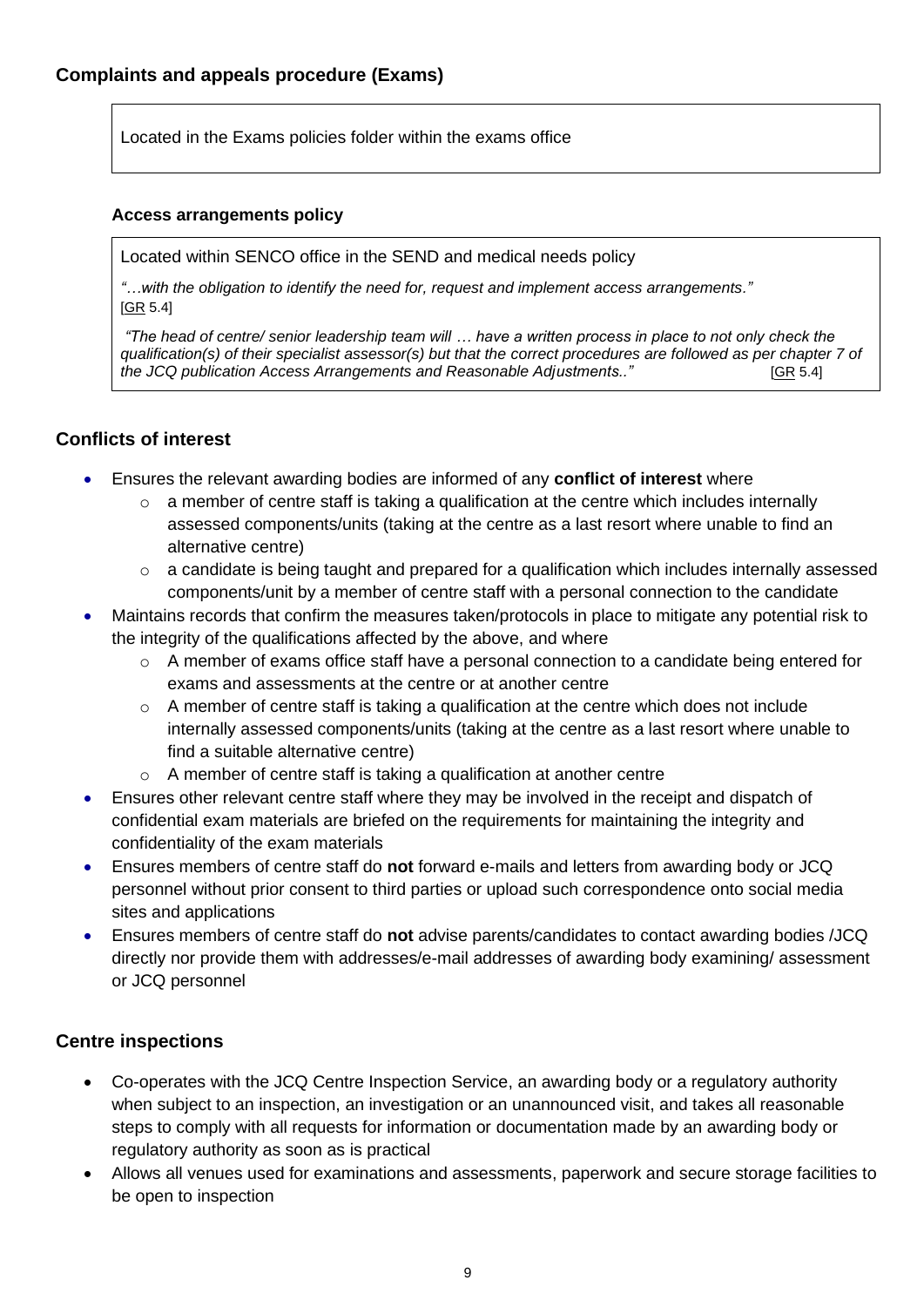• Understands the JCQ Centre Inspector will identify him/herself with a photo ID card and must be accompanied throughout his/her tour of the premises, including inspection of the centre's secure storage facility

## **Exams officer**

- Understands the contents of annually updated JCQ publications including: *[General regulations for approved centres](http://www.jcq.org.uk/exams-office/general-regulations) [Instructions for conducting examinations](http://www.jcq.org.uk/exams-office/ice---instructions-for-conducting-examinations) [Suspected Malpractice :Policies](http://www.jcq.org.uk/exams-office/malpractice) and Procedures [Post-results services](http://www.jcq.org.uk/exams-office/post-results-services)* (PRS)
- Completes/ submits the National centre Number Register annual update (administered on behalf of the JCQ member awarding bodies by OCR [https://ocr.org.uk/administration/ncn-annual-update/\)](https://ocr.org.uk/administration/ncn-annual-update/) by the end of October each year
- Is familiar with the contents of annually updated information from awarding bodies on administrative procedures, key tasks, key dates and deadlines
- Ensures key tasks are undertaken and key dates and deadlines met
- Recruits, trains and deploys a team of internal/external invigilators; appoints lead invigilators, as required and keeps a record of the content of training provided to invigilators for the required period
- Works with the SENco to ensure invigilators supervising access arrangement candidates and those acting as a facilitator supporting access arrangement candidates fully understand the respective role and what is and what is not permissible in the exam room
- Supports the head of centre in ensuring that awarding bodies are informed of any /conflict of interest declared by members of centre staff and in maintaining records that confirm the measures taken/protocols in place to mitigate any potential risk to the integrity of the qualifications affected before the published deadline for entries
- Briefs other relevant centre staff where they may be involved in the receipt and dispatch of confidential exam materials on the requirements for maintaining the integrity and confidentiality of the exam materials

## **Senior leaders (SLT)**

• Are familiar with the contents, refer to and direct relevant centre staff to annually updated JCQ publications including:

*[General regulations for approved centres](http://www.jcq.org.uk/exams-office/general-regulations) [Instructions for conducting examinations](http://www.jcq.org.uk/exams-office/ice---instructions-for-conducting-examinations) [Access Arrangements and Reasonable Adjustments](http://www.jcq.org.uk/exams-office/access-arrangements-and-special-consideration/regulations-and-guidance) [Suspected Malpractice:](http://www.jcq.org.uk/exams-office/malpractice) Policies and Procedures [Instructions for conducting non-examination assessments](http://www.jcq.org.uk/exams-office/non-examination-assessments)* (and the instructions for conducting coursework) *A guide to the special consideration process*

## **Special educational needs co-ordinator (SENCo)**

• Understands the contents, refers to and directs relevant centre staff to annually updated JCQ publications including:

*[Access Arrangements and Reasonable Adjustments](http://www.jcq.org.uk/exams-office/access-arrangements-and-special-consideration/regulations-and-guidance)*

- Leads on the access arrangements and reasonable adjustments process (referred to in this policy as 'access arrangements')
- If not the qualified access arrangements assessor, works with the person appointed, on all matters relating to assessing candidates and ensures the correct procedures are followed
- Presents when requested by a JCQ Centre Inspector, evidence of the assessor's qualification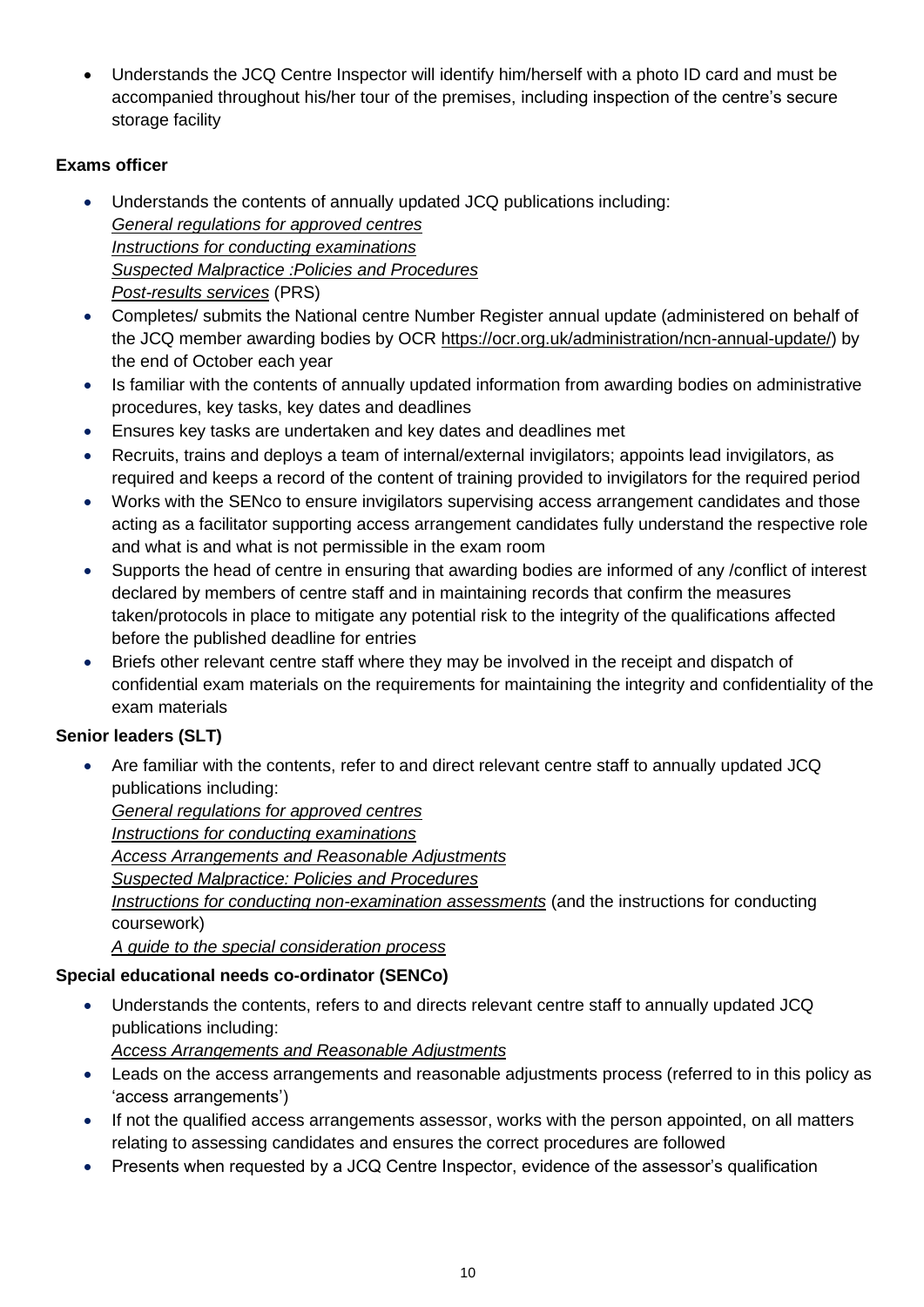### **Senior leaders**

- Ensures teaching staff undertake key tasks, as detailed in this policy, within the exams process (exam cycle) and meet internal deadlines set by the EO and SENCo
- Ensures teaching staff keep themselves updated with awarding body subject and teacher-specific information to confirm effective delivery of qualifications
- Ensures teaching staff attend relevant awarding body training and update events

## **Teaching staff**

- Undertake key tasks, as detailed in this policy, within the exams process and meet internal deadlines set by the EO and SENCo
- Keep updated with awarding body, subject and teacher-specific information to confirm effective delivery of qualifications
- Attend relevant awarding body training and update events

## **Invigilators**

- Attend/undertake training, update, briefing and review sessions as required
- Provide information as requested on their availability to invigilate
- Sign a confidentiality and security agreement and confirm whether they have any current maladministration/malpractice sanctions applied to them

## **Reception staff**

• Support the EO in the receipt and dispatch of confidential exam materials and follow the requirements for maintaining the integrity and confidentiality of the exam materials

## **Site staff**

• Support the EO in relevant matters relating to exam rooms and resources

## **Candidates**

Where applicable in this policy, the term 'candidates' refers to candidates and/or their parents/carers.

## <span id="page-10-0"></span>**The exam cycle**

The exams management and administration process that needs to be undertaken for each **exam series** is often referred to as the **exam cycle** and relevant tasks required within this grouped into the following stages:

- planning
- entries
- pre-exams
- exam time
- results and post-results

<span id="page-10-1"></span>This policy identifies roles and responsibilities of centre staff within this cycle.

## **Planning: roles and responsibilities**

## <span id="page-10-2"></span>**Information sharing**

## **Head of centre**

• Directs relevant centre staff to annually updated JCQ publications including [GR,](http://www.jcq.org.uk/exams-office/general-regulations) [ICE,](http://www.jcq.org.uk/exams-office/ice---instructions-for-conducting-examinations) [AA,](http://www.jcq.org.uk/exams-office/access-arrangements-and-special-consideration) SM and [NEA](http://www.jcq.org.uk/exams-office/non-examination-assessments) (and the instructions for conducting coursework) and SC

## **Exams officer**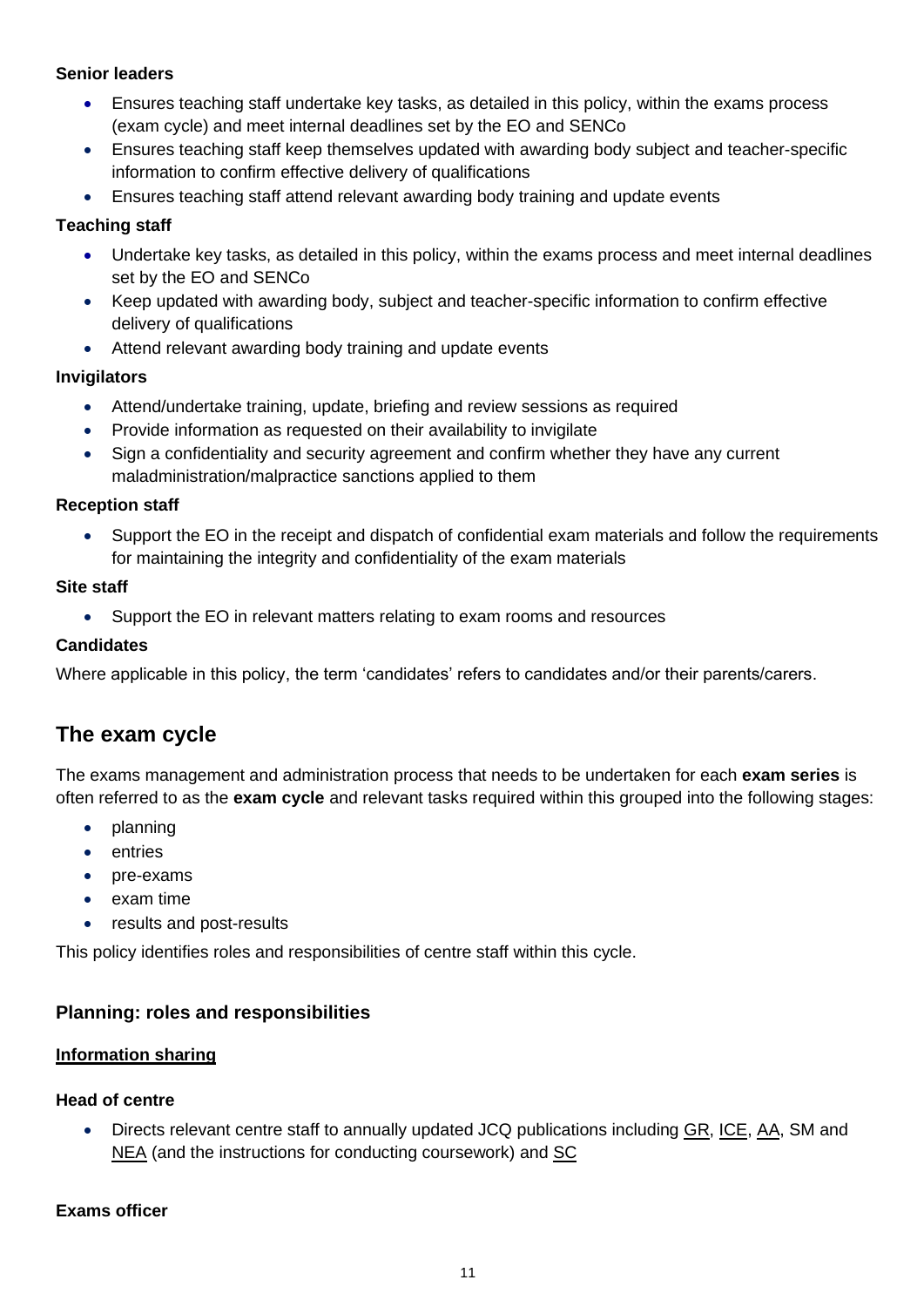- Signposts relevant centre staff to JCQ publications and awarding body documentation relating to the exams process that has been updated
- Signposts relevant centre staff to JCQ information that should be provided to candidates
- As the centre administrator, approves relevant access rights for centre staff to access awarding body secure extranet sites

#### <span id="page-11-0"></span>**Information gathering**

#### **Exams officer**

- Undertakes an annual information gathering exercise in preparation for each new academic year to ensure data about all qualifications being delivered is up to date and correct
- Collates all information gathered into one central point of reference
- Contacts all tutors and heads of year to ask about any EAL students from year 9 onwards who may wish to sit a GCSE or GCE exam in their home language (where available and dependent on suitable people to conduct any speaking element required for the specification and awarding body)
- Researches awarding body guidance to identify administrative processes, key tasks, key dates and deadlines for all relevant qualifications
- Produces an annual exams plan of key tasks and key dates to ensure all external deadlines can be effectively met; informs key centre staff of internal deadlines
- Collects information on internal exams to enable preparation for and conduct of mock exams

## **Senior leaders**

- Responds (or ensures teaching staff respond) to requests from the EO on information gathering
- Meets the internal deadline for the return of information
- Informs the EO of any changes to information in a timely manner minimising the risk of late or other penalty fees being incurred by an awarding body
- Notes the internal deadlines in the annual exams plan and directs teaching staff to meet these

## <span id="page-11-1"></span>**Access arrangements**

## **Head of centre**

- Ensures there is appropriate accommodation for candidates requiring access arrangements in the centre for all examinations and assessments
- Ensures a written process is in place to not only check the qualification(s) of the appointed assessor(s) but that the correct procedures are followed as per chapter 7 of the JCQ publication Access Arrangements and Reasonable Adjustments
- Ensures the SENCo is fully supported in effectively implementing access arrangements and reasonable adjustments once approved

## **SENCo**

- Assesses candidates (or works with the appropriately qualified assessor as appointed by the head of centre to identify access arrangements requirements
- Gathers **evidence** to support the need for access arrangements for a candidate
- Liaises with teaching staff to gather evidence of **normal way of working** of an affected candidate
- Determines candidate eligibility for arrangements or adjustments that are centre-delegated
- Gathers signed **Personal data consent, Privacy notice (AAO) and data protection confirmation forms (**candidate personal data consent form) from candidates where required
- Applies for **approval** through *Access arrangements online* (AAO), via the **Centre Admin Portal** (CAP), where required or through the awarding body where qualifications sit outside the scope of AAO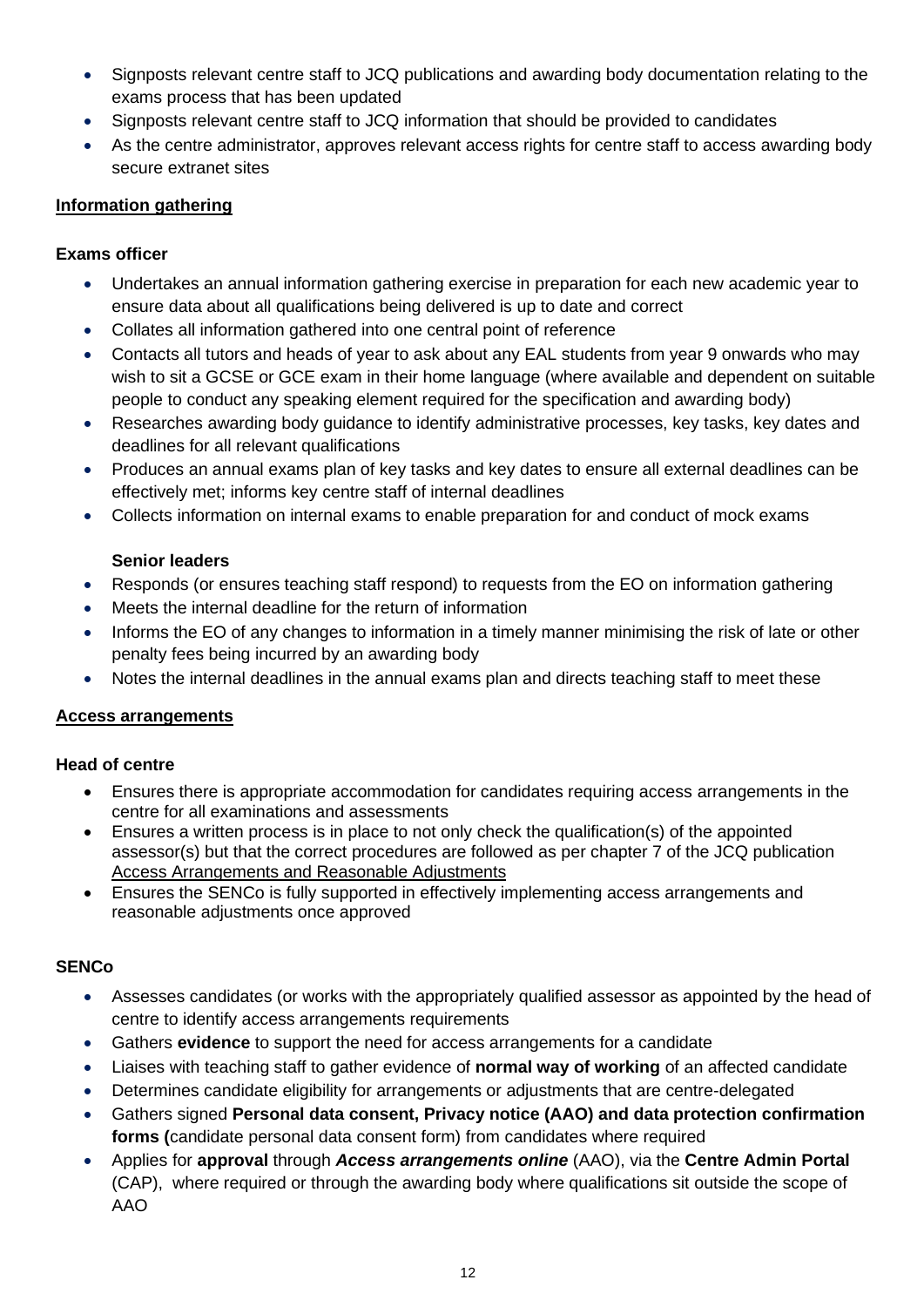- Keeps a file for each candidate for JCQ inspection purposes containing all the required documentation (if documentation is stored electronically, an e-folder must be created for each individual candidate. The candidate's e-folder must hold each of the required documents for inspection)
- Employs good practice in relation to the Equality Act 2010
- Liaises with the EO regarding exam time arrangements for access arrangement candidates
- Ensures staff appointed to facilitate access arrangements for candidates are appropriately trained and understand the rules of the particular arrangement(s) and keeps a record of the content of training provided to facilitators for the required period
- Works with the EO to ensure invigilators and those acting as a facilitator fully understand the respective role and what is and what is permissible in the exam room
- Provides and annually reviews a centre policy on the **use of word processors** in exams and assessments

#### <span id="page-12-0"></span>**Word processor policy (exams)**

Separate policy located in the Exams policies folder.

*A centre must have a policy on the use of word processors which it can articulate to parents/carers. Principally, that a word processor cannot simply be granted to a candidate because he/she now wants to type rather than write or can work faster on a keyboard, or because he/she uses a laptop at home. The use of a word processor must reflect the candidate's normal way of working within the centre. For example, where the curriculum is delivered electronically and the centre provides word processors to all candidates….*

*A member of the centre's senior leadership team must produce a statement for inspection purposes which details the criteria the centre uses to award and allocate word processors for examinations."*

 *(*AA 5.8)

• Ensures criteria for candidates granted **separate invigilation within the centre** is clear, meets JCQ regulations and best meets the needs of individual candidates and remaining candidates in main exam rooms

## <span id="page-12-1"></span>**Separate invigilation within the centre**

Included within the Examinations policy kept in the exams policies folder.

[See [AA](http://www.jcq.org.uk/exams-office/access-arrangements-and-special-consideration) 5.16 plus centre-determined criteria]

"For example, in the case of separate invigilation, the candidate's difficulties are established within the centre (see Chapter 4, paragraph 4.14, page 16) and known to a Form tutor, a Head of Year, the SENCo or a senior member of staff with pastoral responsibilities.

Separate invigilation reflects the candidate's normal way of working in internal school tests and mock examinations as a consequence of a long term medical condition or long term social, mental or emotional needs."

A candidate may only take their examinations under separate invigilation within the centre where he/she has **an established difficulty-** see section 5.16 of the JCQ publication Access arrangements and reasonable adjustments

In certain circumstances, a candidate with an "established difficulty" may be eligible to take exams under separate invigilation.

This would need to be a candidate's "normal way of working." This is typically established in year 9 or 10 at the latest.

In all instances the centre will try to accommodate the candidate in the main exam rooms as this is the best possible environment/location within the centre to provide the best circumstances for candidates to achieve their full potential.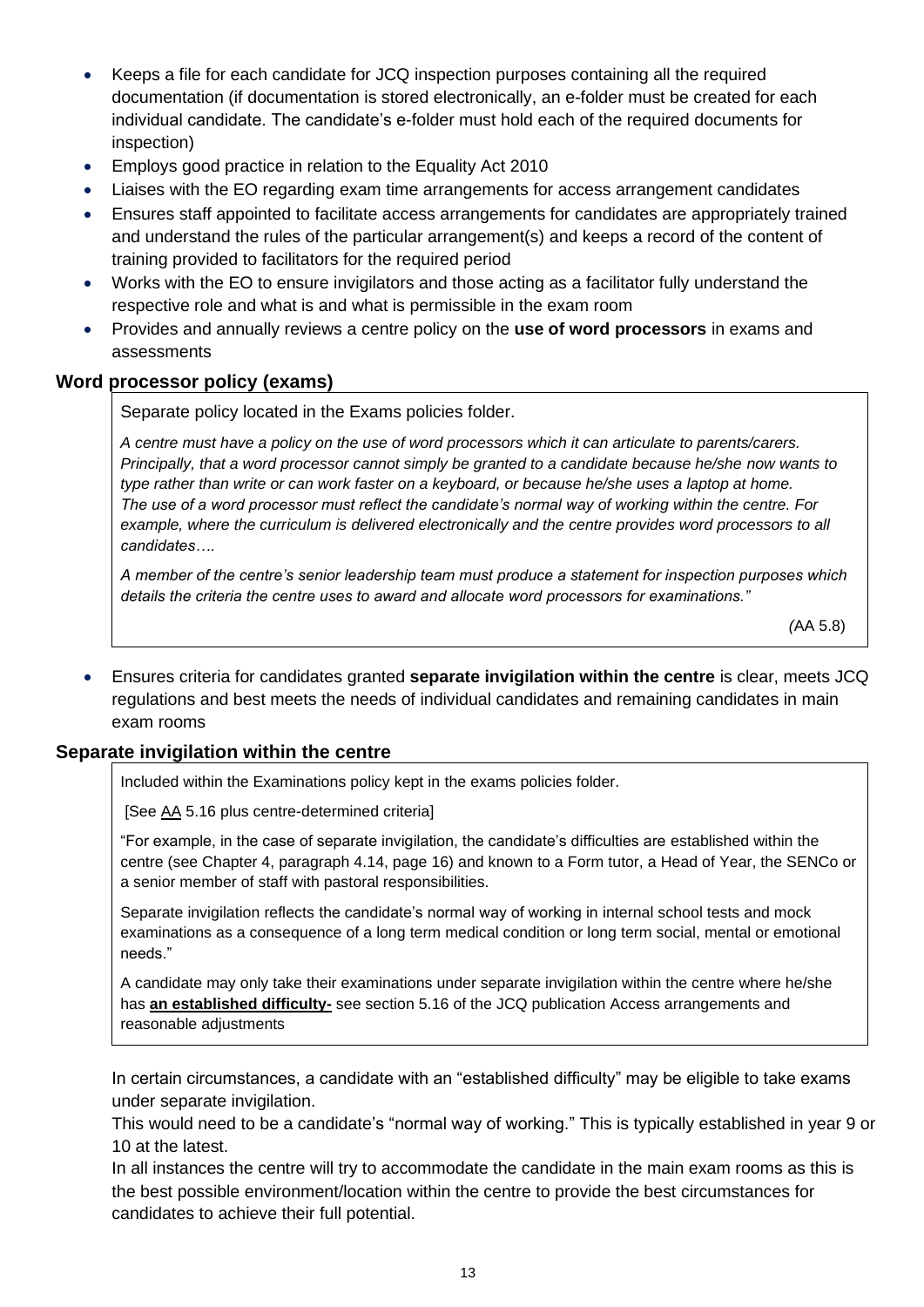For example, if the student is suffering with anxiety we would try to seat the candidate in their preferred location i.e. front of room, back of room, near the door. The candidate could enter the exam room, first or last depending on their need. This is not always possible but would be discussed on a one to one basis to decide on the best course of action available to support the candidate. This would not interfere with maintaining the integrity of the examination.

### **Senior Leaders, Head of department, Teaching staff**

- Support the SENCo in determining and implementing appropriate access arrangements
- Provide a statement for inspection purposes which details the criteria the centre uses to award and allocate word processors for examinations

#### <span id="page-13-0"></span>**Internal assessment and endorsements**

#### **Head of centre**

#### <span id="page-13-1"></span>**Controlled assessments, coursework and non-examination assessments**

- Ensures arrangements are in place to co-ordinate and standardise all marking of centre-assessed components and ensures that candidates' centre-assessed work is produced, authenticated and marked, or assessed and quality assured in accordance with the awarding bodies' instructions (including where relevant, private candidates)
- Ensures that teaching staff, in accordance with awarding bodies' instructions, return all subjectspecific forms by the required date
- Provides fully qualified teachers to mark non-examination assessments
- Ensures an **internal appeals procedure** relating to internal assessment decisions is in place for a candidate (or parent/carer) to appeal against and request a review of the centre's marking
- Ensures a non-examination assessment policy is in place for GCE and GCSE qualifications which include components of non-examination assessment
- Ensures a **non-examination assessment policy** is in place for GCE and GCSE qualifications

#### <span id="page-13-2"></span>**Non-examination assessment policy**

Located in the exams policies folder.

*"The centre will...have in place, and be available for inspection purposes, a written policy with regard to the management of GCE and GCSE non-examination assessments"*  [\[GR5](http://www.jcq.org.uk/exams-office/general-regulations).7]

"The JCQ requires each centre to have a non-examination assessment policy in place:

- *To cover procedures for planning and managing non-examination assessments:*
- *To define staff roles and responsibilities with respect to non-examination assessments:*
- *To manage risks associated with non-examination assessments.*

*A JCQ Centre Inspector will ask the Examinations Officer to confirm that such a policy is in place. The guidance provided in this document will help the head of centre to ensure that the centre's policy is fit for purpose. The policy will need to cover all types of non-examination assessment." (*NEA 1)

• Ensures any irregularities relating to the production of work by candidates are investigated and dealt with internally if discovered prior to a candidate signing the authentication statement (where required) or reported to the awarding body if a candidate has signed the authentication statement

#### **Senior leaders**

• Ensure teaching staff have the necessary and appropriate knowledge, understanding, skills, and training to set tasks, conduct task taking, and to assess, mark and authenticate candidates' work (including where relevant, private candidates)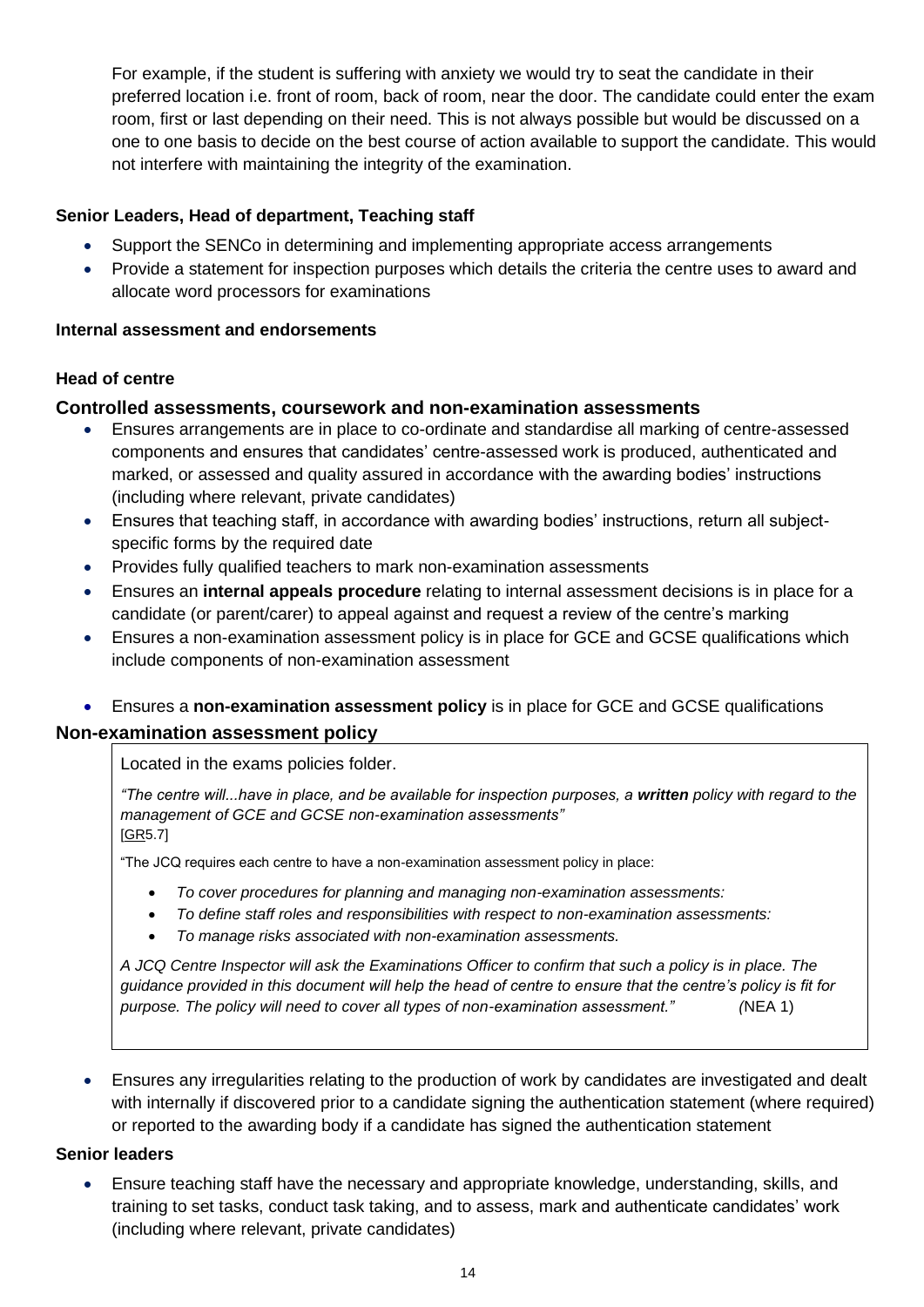- Ensure appropriate internal moderation, standardisation and verification processes are in place
- Ensures teaching staff delivering AQA Applied General qualifications, OCR Cambridge Nationals, Entry Level Certificate or Project qualifications) follow JCQ *[Instructions for conducting non](http://www.jcq.org.uk/exams-office/non-examination-assessments)[examination assessments](http://www.jcq.org.uk/exams-office/non-examination-assessments)* and the specification provided by the awarding body
- Ensures teaching staff delivering GCE and GCSE specifications (which include components of nonexamination assessment) follow JCQ Instructions for conducting non-examination assessments and the specification provided by the awarding body
- For other qualifications, ensures teaching staff follow appropriate instructions issued by the awarding body
- Ensures teaching staff inform candidates of their centre assessed marks as a candidate may request a review of the centre's marking before marks are submitted to the awarding body

## **Teaching staff**

- Ensure appropriate instructions for conducting internal assessment are followed
- Ensure candidates are aware of JCQ and awarding body information for candidates on producing work that is internally assessed (coursework, non-examination assessments, social media) prior to assessments taking place
- Ensure candidates are informed of their centre assessed marks as a candidate may request a review of the centre's marking before marks are submitted to the awarding body

## **Exams officer**

- Identifies relevant key dates and administrative processes that need to be followed in relation to internal assessment
- Signposts teaching staff to relevant JCQ *information for candidates* documents that are annually updated

## <span id="page-14-0"></span>**Invigilation**

## **Head of centre**

- Ensures relevant support is provided to the EO in recruiting, training and deploying a team of invigilators
- Ensures, if contracting supply staff to act as invigilators, that such persons are competent and fully trained, understanding what is and what is not permissible (and not taking on its own an assurance from a recruitment agency, that this is the case)
- Determines if additional invigilators will be deployed in timed Art exams in addition to the subject teacher to ensure the supervision of candidates is maintained at all times

## **Exams officer**

- Recruits additional invigilators where required to effectively cover all exam periods/series' throughout the academic year
- Collects information on new recruits to identify if they have invigilated previously and if any current maladministration/malpractice sanctions are applied to them
- Provides training for new invigilators on the instructions for conducting exams and an annual update for the existing invigilation team so that they are aware of any changes in a new academic year before they are allocated to invigilate an exam
- Ensures invigilators supervising access arrangement candidates understand their role (and the role of a facilitator who may be supporting a candidate) and the rules and regulations of the access arrangement(s)
- Ensures invigilators are briefed on the access arrangement candidates in their exam room and made aware of the access arrangement(s) awarded (ensuring these candidates are identified on the seating plan) and confirms invigilators understand what is and what is not permissible
- Collects evaluation of training to inform future events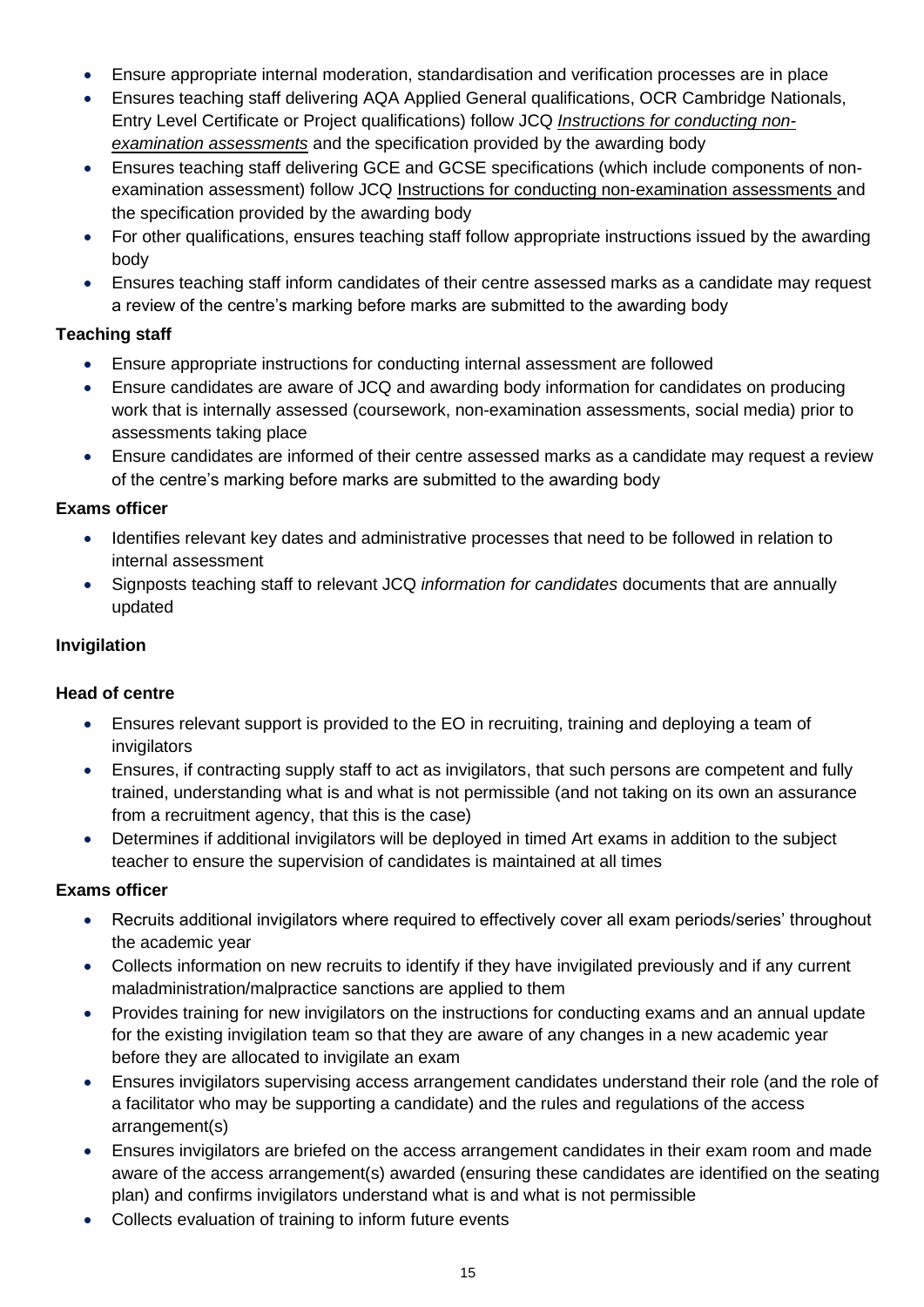# <span id="page-15-0"></span>**Entries: roles and responsibilities**

## <span id="page-15-1"></span>**Estimated entries**

## **Exams officer**

• Requests estimated or early entry information, where this may be required by awarding bodies, from HoDs in a timely manner to ensure awarding body external deadlines for submission can be met

## <span id="page-15-2"></span>**Estimated entries collection and submission procedure**

The information as to the above procedure is located in the Exams contingency booklet located in the secure storage facility.

• Makes candidates aware of the JCQ *Information for candidates- Privacy notice* at the start of a vocational qualification or when entries are being processed for a general qualification

## **Senior leaders**

- Provides entry information requested by the EO to the internal deadline
- Informs the EO immediately of any subsequent changes to entry information

## <span id="page-15-3"></span>**Final entries**

#### **Exams officer**

- Requests final entry information from HoDs in a timely manner to ensure awarding body external deadlines for submission can be met
- Informs HoDs of subsequent deadlines for making changes to final entry information without charge
- Confirms with HoDs final entry information that has been submitted to awarding bodies
- Ensures as far as possible that entry processes minimise the risk of entries or registrations being missed reducing the potential for late or other penalty fees being charged by awarding bodies
- Observes each awarding body's terms and conditions for the entry and withdrawal of candidates for their examinations and assessments
- Any EAL students' entries for home languages are made to the awarding body deadline, suitable personnel to complete speaking tasks are booked and have access to the specification. They understand fully the instructions to conduct the speaking tasks according to JCQ and awarding body guidelines

## <span id="page-15-4"></span>**Final entries collection and submission procedure**

The information as to the above procedure is located in the Exams contingency booklet located in the secure storage facility.

## **Senior leaders**

- Provides information requested by the EO to the internal deadline
- Informs the EO immediately, or at the very least prior to the deadlines, of any subsequent changes to final entry information, which includes
	- changes to candidate personal details
	- amendments to existing entries
	- withdrawals of existing entries
- Checks final entry submission information provided by the EO and confirms information is correct

## <span id="page-15-5"></span>**Entry fees**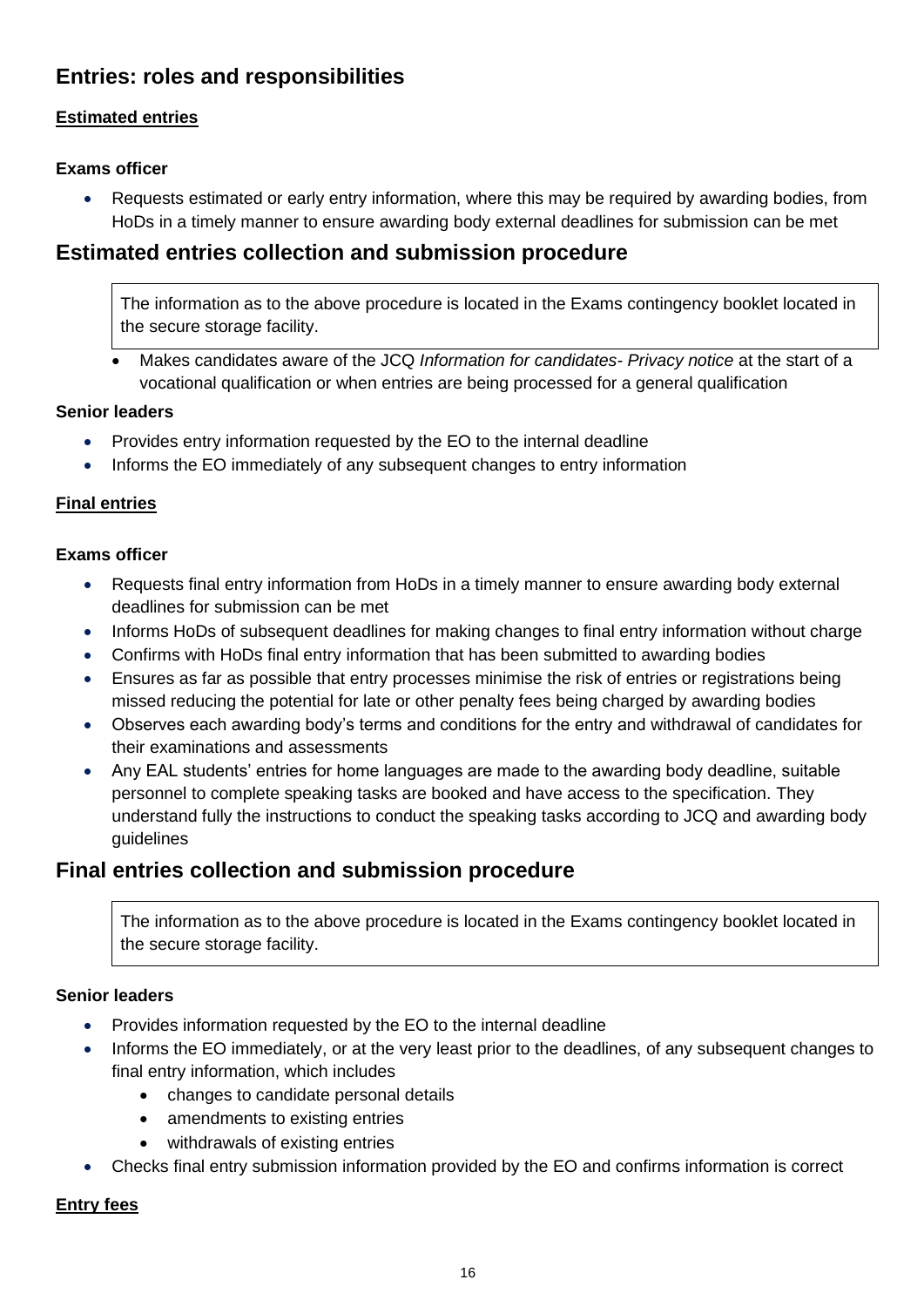The information as to the above procedure is located in the Exams contingency booklet located in the secure storage facility.

### <span id="page-16-0"></span>**Late entries**

### **Exams officer**

- Has clear entry procedures in place to minimise the risk of late entries
- Charges any late or other penalty fees to departmental budgets

#### **Senior leaders**

- Minimises the risk of late entries by
	- following procedures identified by the EO in relation to making final entries on time
	- meeting internal deadlines identified by the EO for making final entries

## <span id="page-16-1"></span>**Re-sit entries**

If a candidate wishes to re-sit an exam unit and the school is not paying for the re- entry, then candidates will be informed in the October before the summer of the fees involved and when payment would be needed by. The candidate then completes an examination re-sit form with all relevant information including name, subject, board and exam code and provides payment before the entry is made.

Candidates are advised to carefully check their candidate entry form to ensure all entries requested have been made and to inform the EO immediately of any errors. For further information about candidate entry forms refer to the contingency plan booklet in secure storage.

## <span id="page-16-2"></span>**Private candidates**

We are not accepting Private Entries at this time due to COVID-19.

Under normal circumstances the centre is accepting elective home educated candidates for this academic year.

An initial meeting is held with the candidate and the parent/carer in December or early January to discuss all information pertaining to the exams process and to answer any questions relating to the process. Fees will be discussed, equipment required, time of arrival before an exam etc.

## **Transfer of credit**

## **Exams officer**

• Meets the awarding body deadline for requesting transfer of credit

## **Teaching staff**

<span id="page-16-3"></span>• Identify affected candidates to the EO prior to the internal deadline set by the EO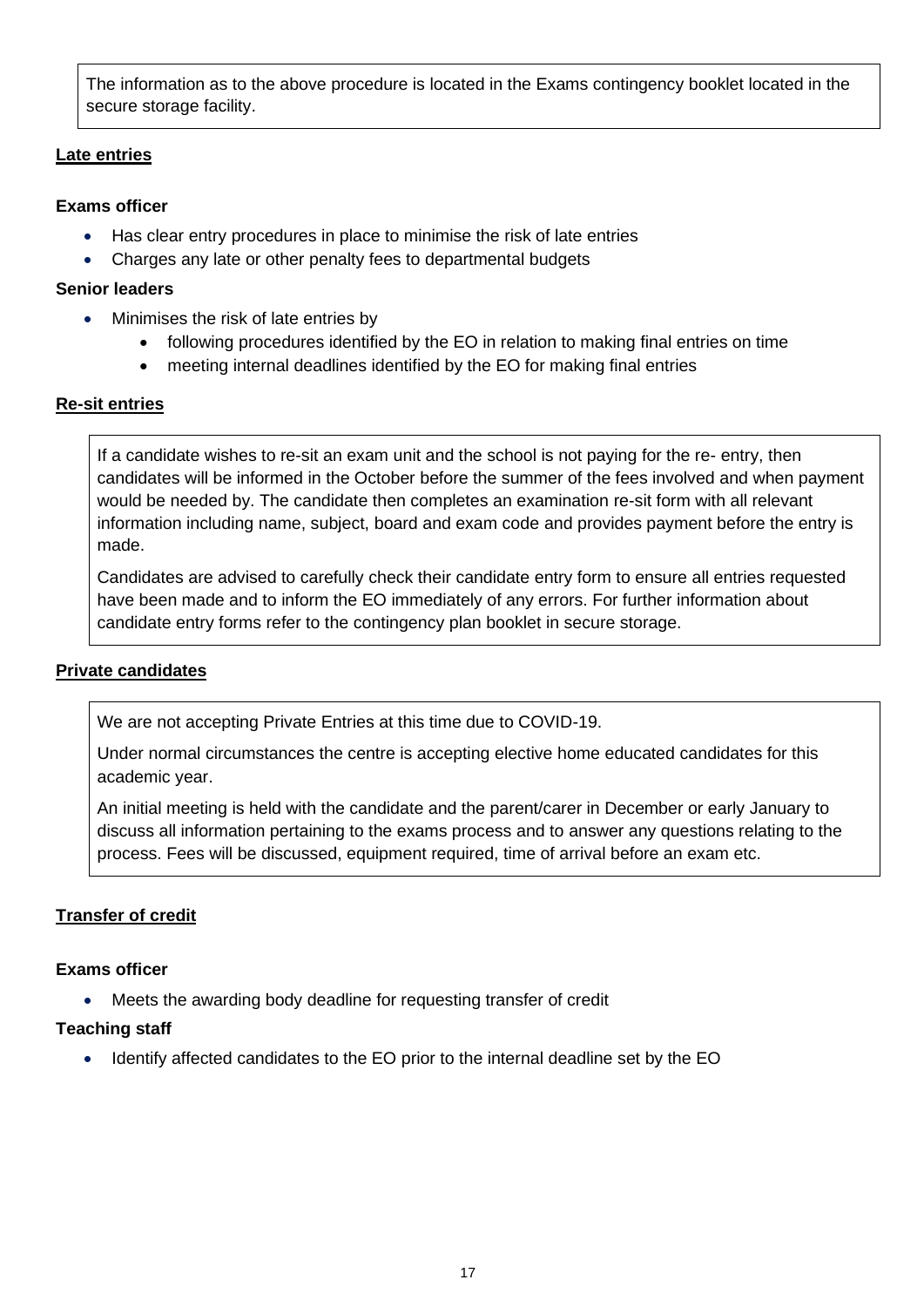### **Candidate statements of entry**

#### **Exams officer**

• Provides candidates with statements of entry for checking, including legal spelling of name and date of birth as well as entries made

#### **Teaching staff**

• Ensure candidates check statements of entry and return any relevant confirmation required to the EO

#### **Candidates**

• Confirm entry information is correct or notify the EO of any discrepancies

## <span id="page-17-0"></span>**Pre-exams: roles and responsibilities**

#### <span id="page-17-1"></span>**Access arrangements**

## **SENCo**

- Ensures appropriate arrangements, adjustments and adaptations are in place to facilitate access to facilitate access to exams/ assessments for candidates where they are disabled within the meaning of the Equality Act (unless a temporary emergency arrangement is required at the time of an exam)
- Ensures a candidate is involved in any decisions about arrangements, adjustments and /or adaptations that may be put in place for him/her
- Ensures exam information (JCQ information for candidates' information, individual exam timetable etc.) is adapted where this may be required for a disabled candidate to access it
- Allocates appropriately trained centre staff to facilitate access arrangements for candidates in exams and assessments (ensuring that the facilitator appointed meets JCQ requirements and fully understands the rule of the particular access arrangement)

## <span id="page-17-2"></span>**Briefing candidates**

## **Exams officer**

- Issues individual exam timetable information to candidates and informs candidates of any contingency day awarding bodies may identify in the event of national or significant local disruption to exams
- Issues relevant JCQ information for candidate documents prior to exams
- Where relevant, issues relevant awarding body information to candidates
- <span id="page-17-3"></span>• Issues centre exam information to candidates including information on:
	- exam timetable clashes
	- arriving late for an exam
	- absence or illness during exams
	- what equipment is/is not provided by the centre
	- food and drink in exam rooms
	- wrist watches in exams rooms
	- when and how results will be issued and the staff that will be available
	- the post-results services and how the centre deals with requests from candidates
	- when and how certificates will be issued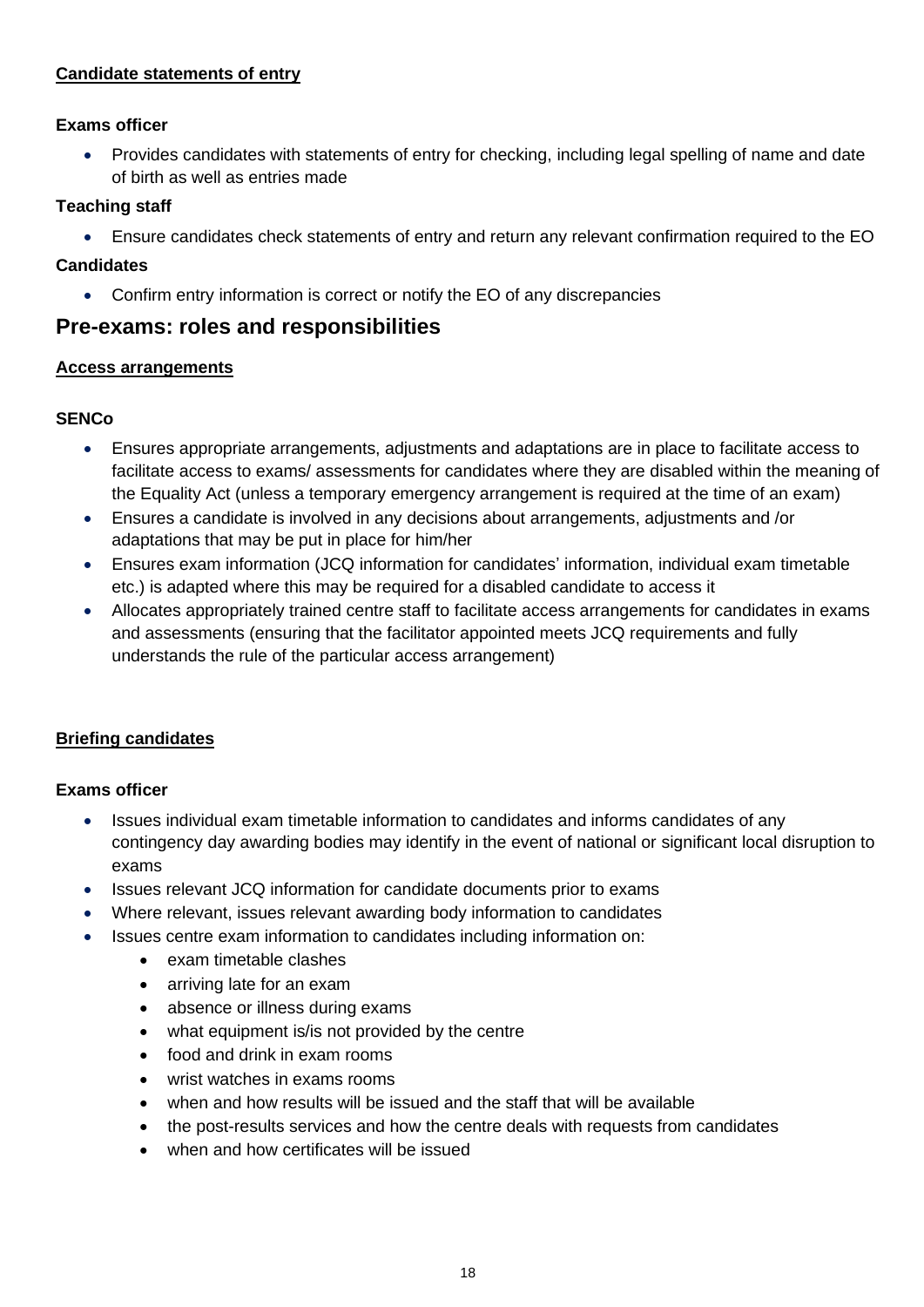# **Access to scripts, enquiries about results and appeals procedures**

The copy of this policy is located in the exams policies folder.

*"The centre agrees to… have in place written procedures for how it will deal with candidates' access to scripts, enquiries about results and appeals to the awarding bodies and to ensure that details of these procedures are made widely available and accessible to all candidates. Candidates must be made aware of the arrangements for post-results services before they sit any examinations and the accessibility of senior members of centre staff immediately after the publication of results;"* [\[GR](http://www.jcq.org.uk/exams-office/general-regulations) 5]

<span id="page-18-0"></span>**Dispatch of exam scripts**

#### **Exams officer**

• Identifies and confirms arrangements for the dispatch of candidate exam scripts with the DfE (STA) 'yellow label service' or the awarding body where qualifications sit outside the scope of the service

#### <span id="page-18-1"></span>**Estimated grades**

#### **Senior leaders**

• Ensures teaching staff provide estimated grade information to the EO by the internal deadline (where this still may be required by the awarding body)

#### **Exams officer**

- Submits estimated grade information to awarding bodies to meet the external deadline (where this may still be required by the awarding body)
- Keeps a record to track what has been sent

## <span id="page-18-2"></span>**Internal assessment**

#### **Head of centre**

• Ensures procedures are in place for candidates to appeal internal assessment decisions and make requests for reviews of marking

## **SENCo**

• Liaises with teaching staff to implement appropriate access arrangements for candidates undertaking internal assessments and practical endorsements

#### **Teaching staff**

- Support the SENCo in implementing appropriate access arrangements for candidates undertaking internal assessments and practical endorsements
- Assess and authenticate candidates' work
- Assess endorsed components
- Ensure candidates are informed of internal assessment marks prior to marks being submitted to awarding bodies

#### **Senior leaders**

- Ensures teaching staff assess and authenticate candidates' work to the awarding body requirements
- Ensures teaching staff assess endorsed components according to awarding body requirements
- Ensures teaching staff provide marks for internally assessed components and grades for endorsements of qualifications to the EO to the internal deadline
- Ensures teaching staff provide required samples of work for moderation and sample recordings for monitoring to the EO to the internal deadline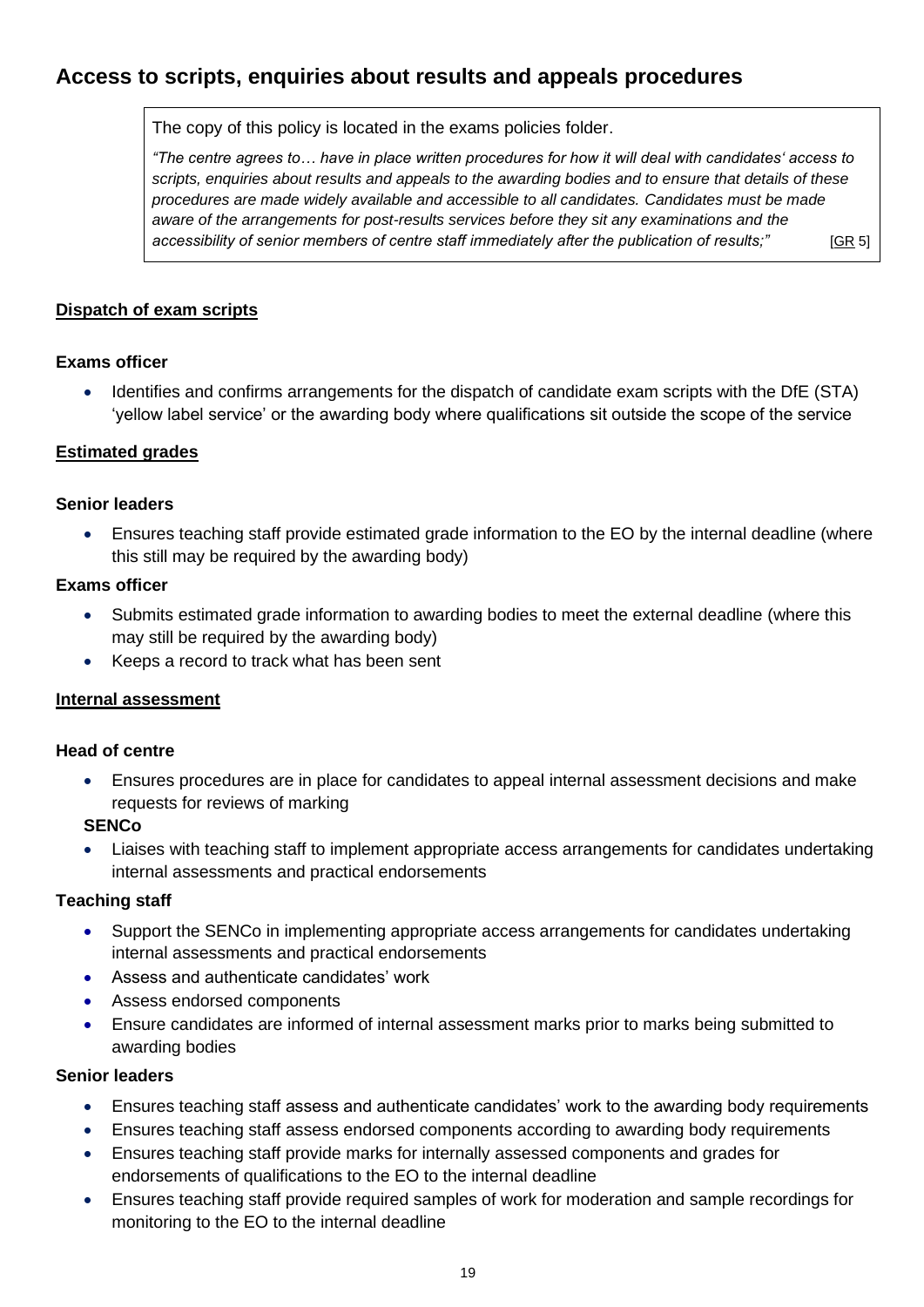## **Exams officer**

- Submits marks, endorsement grades and samples to awarding bodies/moderators/monitors to meet the external deadline
- Keeps a record to track what has been sent
- Logs moderated work returned to the centre
- Ensures teaching staff are aware of the requirements in terms of retention and subsequent disposal of candidates' work

#### **Candidates**

• Authenticate their work as required by the awarding body

### <span id="page-19-0"></span>**Invigilation**

#### **Exams officer**

- Provides an annually reviewed/ updated invigilator handbook or briefs invigilators accordingly, trains new invigilators on appointment and updates experienced invigilators annually on any regulation changes
- Deploys invigilators effectively to exam rooms throughout an exam series (including the provision of a roving invigilator to check the rooms where a candidate and invigilator [acting as a practical assistant, reader or scribe] are accommodated on a 1:1 basis) to enter the room at regular intervals in order to observe the conducting of the exam, ensuring all relevant rules are being adhered to and supporting the practical assistant/reader and/or scribe in maintaining the integrity of the exam)
- Allocates invigilators to exam rooms (or where supervising candidates due to a timetable clash) according to the required ratios
- Liaises with the SENCo regarding the facilitation and invigilation of access arrangement candidates

#### **SENCo**

• Liaises with the EO regarding facilitation and invigilation of access arrangement candidates

## **Invigilators**

• Provide information as requested on their availability to invigilate throughout an exam series

## <span id="page-19-1"></span>**JCQ inspection visit**

#### **Exams officer** or **Senior leader**

• Accompanies *"the Inspector throughout the course of his or her centre visit, including inspection of the centre's secure storage facility."* [\[ICE](http://www.jcq.org.uk/exams-office/ice---instructions-for-conducting-examinations) Introduction]

#### **SENCo or relevant Senior leader**

- Will meet with the inspector when requested to provide documentary evidence regarding access arrangement candidates and address any questions the inspector may raise
- Ensures that any information is readily available for inspection at the venue where the candidate is taking the exam(s)

#### <span id="page-19-2"></span>**Seating and identifying candidates in exam rooms**

#### **Exams officer**

<span id="page-19-3"></span>• Ensures a procedure is in place to verify candidate identity including private candidates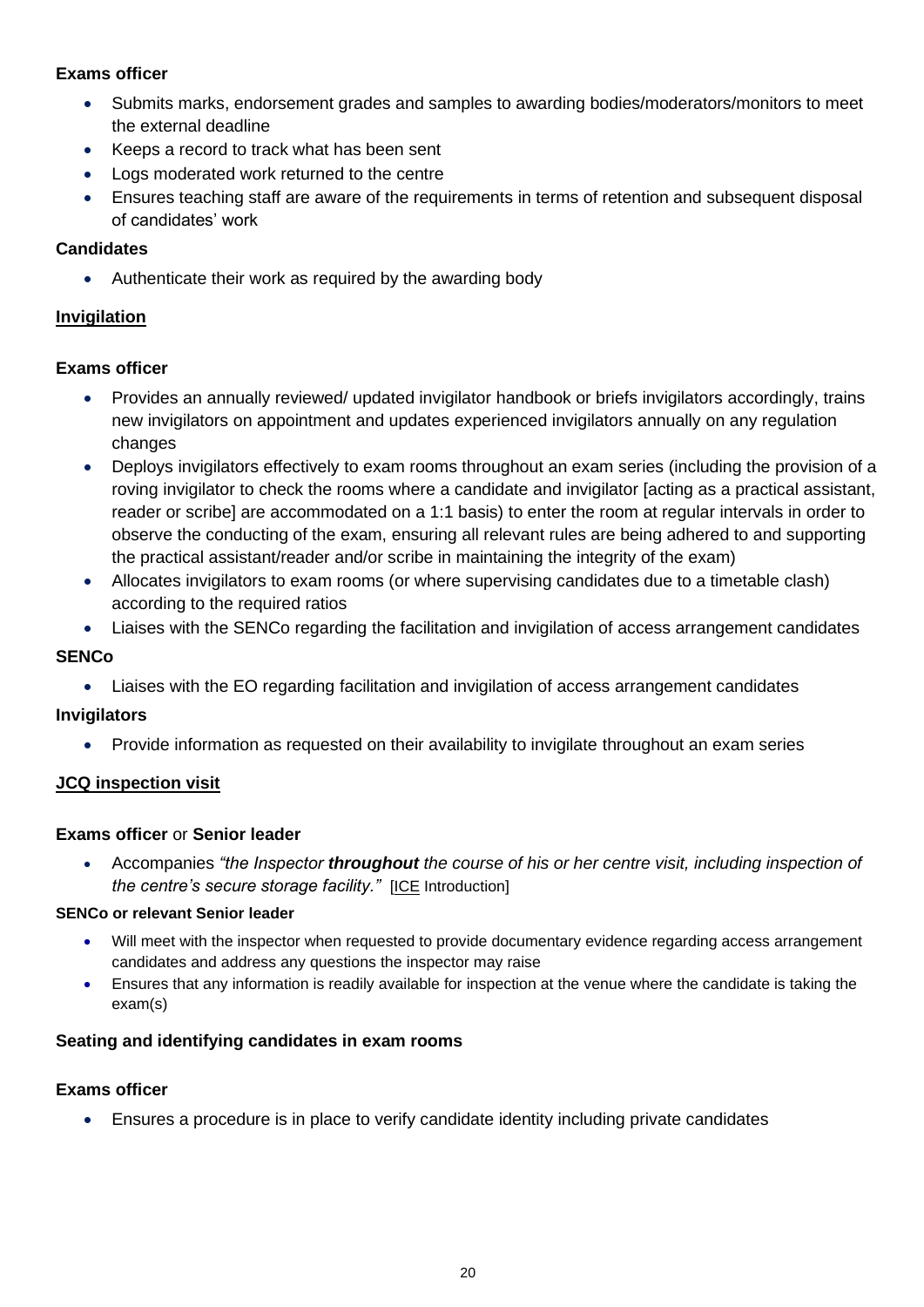# **Verifying candidate identity procedure**

Candidates are identified by staff members before students enter the exam room.

In the case of private candidates, a copy of photographic ID is taken from a meeting held prior to accepting candidates for entry. This is then made available in the exam room to confirm identity.

*"The centre agrees to have in place written procedures to verify the identity of all candidates at the time of the examination or assessment;"*  $[GR 5]$  $[GR 5]$ 

- Ensures invigilators are aware of the procedure
- Provides seating plans for exam rooms according to JCQ and awarding body requirements (and ensures candidates with access arrangements are identified on the seating plan) and invigilators are informed of those candidates with access arrangements and made aware of the access arrangements) awarded

#### **Invigilators**

- Follow the procedure for verifying candidate identity provided by the EO
- Seat candidates in exam rooms as instructed by the EO/on the seating plan

## <span id="page-20-0"></span>**Security of exam materials**

#### **Exams officer**

- Confirms appropriate arrangements are in place to ensure that confidential materials are only handed over to those authorised by the head of centre.
- Ensures only persons authorised by the head of centre and the exams officer are allowed access to the centre's secure storage facility as one of the two to six key holders
- Has a process in place to demonstrate the receipt, secure movement and secure storage of confidential exam materials within centre
- Ensures a log is kept at the initial point of delivery recording confidential materials received and signed for by authorised staff within the centre and that appropriate arrangements are in place for confidential materials to be immediately transferred to the secure storage facility until they can be removed from the dispatch packaging and checked in the secure room before being returned to the secure storage facility in timetable order
- Ensures the secure storage facility contains only current and live confidential material (ensuring that past examination papers, internal tests and mock examinations are not kept in the centre's secure storage facility
- Ensures that examination stationery, e.g. answer booklets and formula booklets are stored in the secure room (attempting to store this material in the secure storage facility, when sufficient space allows)
- Ensures the integrity and security of any electronic question paper is maintained during the downloading, printing and collating process (Ensuring printing is carried out in an area that can be controlled to prevent unauthorised personnel accessing live assessment materials and ensuring only authorised members of centre staff have access to electronic question papers)

#### **Reception staff**

• Follow the process to log confidential materials delivered to/received by the centre to the point materials are issued to authorised staff for transferal to the secure storage facility

## **Teaching staff**

• Adhere to the process to record the secure movement of confidential materials taken from or returned to secure storage throughout the time the material is confidential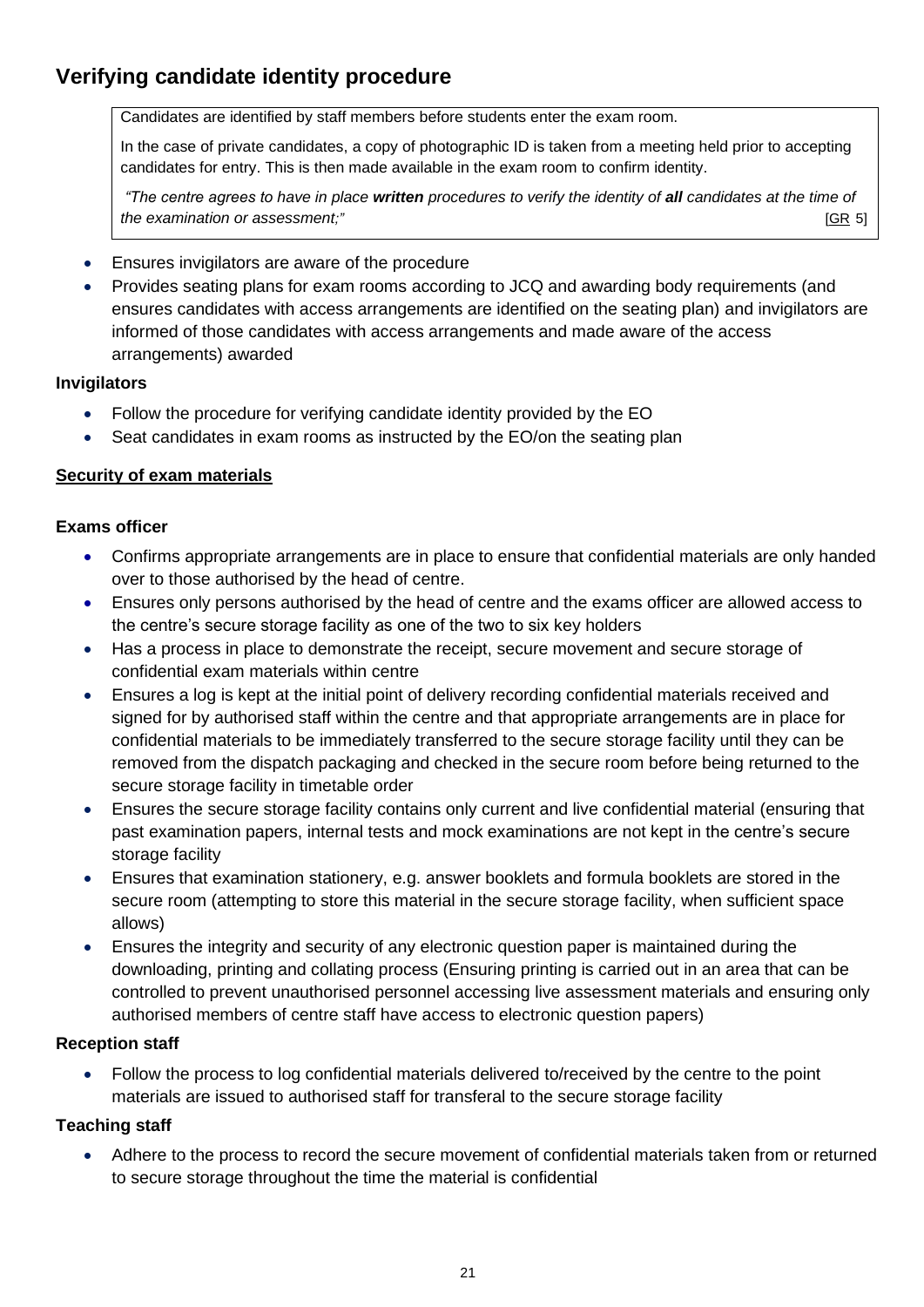## <span id="page-21-0"></span>**Timetabling and rooming**

## **Exams officer**

- Produces a master centre exam timetable for each exam series
- Identifies and resolves candidate exam timetable clashes according to the regulations (only applying overnight supervision arrangements as a last resort, once all other options have been exhausted)
- Identifies exam rooms and specialist equipment requirements
- Allocates invigilators to exam rooms according to required ratios (or where supervising candidates due to an exam timetable clash)
- Liaises with site staff to ensure exam rooms are set up according to JCQ and awarding body requirements
- Liaises with the SENCo regarding rooming of access arrangement candidates

#### **SENCo**

- Liaises with the EO regarding rooming of access arrangement candidates
- Liaises with other relevant centre staff to ensure appropriate arrangements, adjustments and adaptations are in place to facilitate access for disabled candidates to exams

#### **Site staff**

• Liaise with the EO to ensure exam rooms are set up according to JCQ and awarding body requirements

#### <span id="page-21-1"></span>**Alternative site arrangements Exams Officer**

- Ensures question papers will only be taken to an alternative site where the published criteria for an alternative site has been met
- Will inform the JCQ Centre Inspection Service to timescale by submitting a JCQ *Alternative Site arrangement* notification through CAP (or through the awarding body where a qualification may sit outside the scope of CAP) of any alternative sites that will be used to conduct timetabled examination components of the qualifications listed in the JCQ regulations

#### <span id="page-21-2"></span>**Transferred candidate arrangements**

#### **Exams officer**

- Liaises with the host or entering centre, as required
- Processes requests for *Transferred Candidate arrangements* through CAP to the awarding body deadline (or through the awarding body where a qualification may sit outside the scope of CAP)
- Where relevant (for an internal candidate) informs the candidate of the arrangements that have been made for their transferred candidate arrangements

## <span id="page-21-3"></span>**Internal exams**

## **Exams officer**

- Prepares for the conduct of internal exams under external conditions
- Provides a centre exam timetable of subjects and rooms
- Provides seating plans for exam rooms
- Prepares internal exam papers from consultation with heads of departments
- Arranges invigilation

## **SENCo**

• Liaises with teaching staff to make appropriate arrangements for access arrangement candidates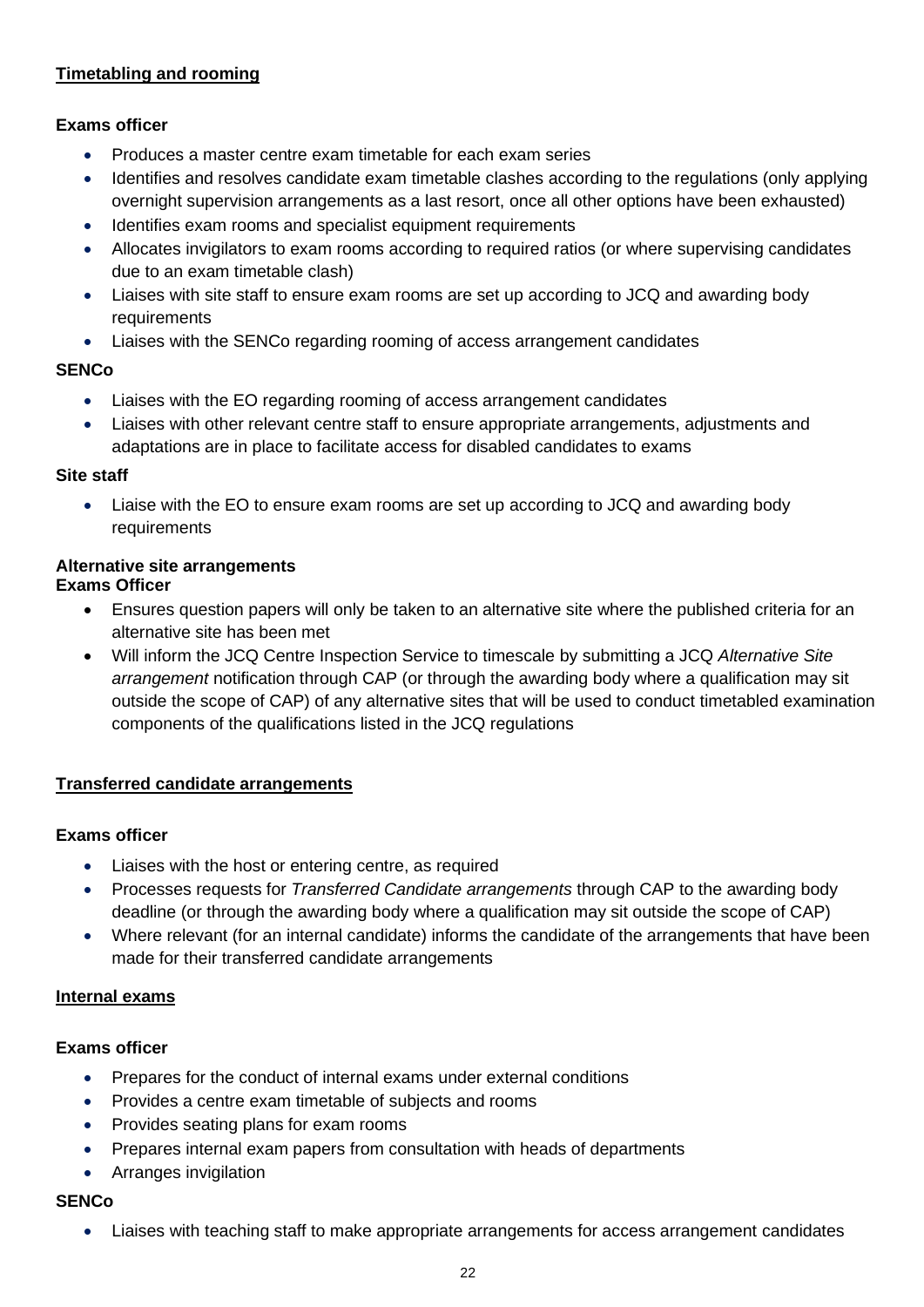## **Teaching staff**

• Support the SENCo in making appropriate arrangements for access arrangement candidates

## <span id="page-22-0"></span>**Exam time: roles and responsibilities**

### <span id="page-22-1"></span>**Access arrangements**

#### **Exams officer**

- Provides cover sheets for access arrangement candidates' scripts where required for particular arrangements
- Has a process in place to deal with emergency access arrangements as they arise at the time of exams
	- applies for approval through AAO where required or through the awarding body where qualifications sit outside the scope of AAO

#### <span id="page-22-2"></span>**Candidate absence**

#### <span id="page-22-3"></span>**Candidate absence process**

Candidates who are absent are followed up by either the exams officer or head of year or students support manager. Details are contained within the contingency booklet in secure storage.

"*Advice: it is good practice for a centre to have a policy for late and absent candidates. Invigilators must be made aware of this policy." Invigilators <b><i>IICE14* [\[ICE1](http://www.jcq.org.uk/exams-office/ice---instructions-for-conducting-examinations)4]

#### **Invigilators**

- Are informed of the policy/process for dealing with absent candidates through training
- Ensure that confirmed absent candidates are clearly marked as such on the attendance register and seating plan

#### **Candidates**

• Are re-charged relevant entry fees for unauthorised absence from exams

## <span id="page-22-4"></span>**Candidate behaviour**

See *Irregularities* below.

## <span id="page-22-5"></span>**Candidate belongings**

<span id="page-22-6"></span>See *Unauthorised materials* below. **Candidate late arrival**

#### **Exams officer**

- Ensures that candidates who arrive very late for an exam are reported to the awarding body by submitting a *report on candidate admitted very late to examination room* through CAP to timescale
- Warns candidates that their script may not be accepted by the awarding body

#### **Invigilators**

- Are informed of the policy/process for dealing with late/very late arrival candidates through training
- Ensure that relevant information is recorded on the exam room incident log

#### <span id="page-22-7"></span>**Candidate late arrival process**

Candidates who arrive late are dealt with according to JCQ instructions, depending on how late they arrive will depend on whether they are allowed to sit the exam. Further details are located in the contingency plan located in secure storage.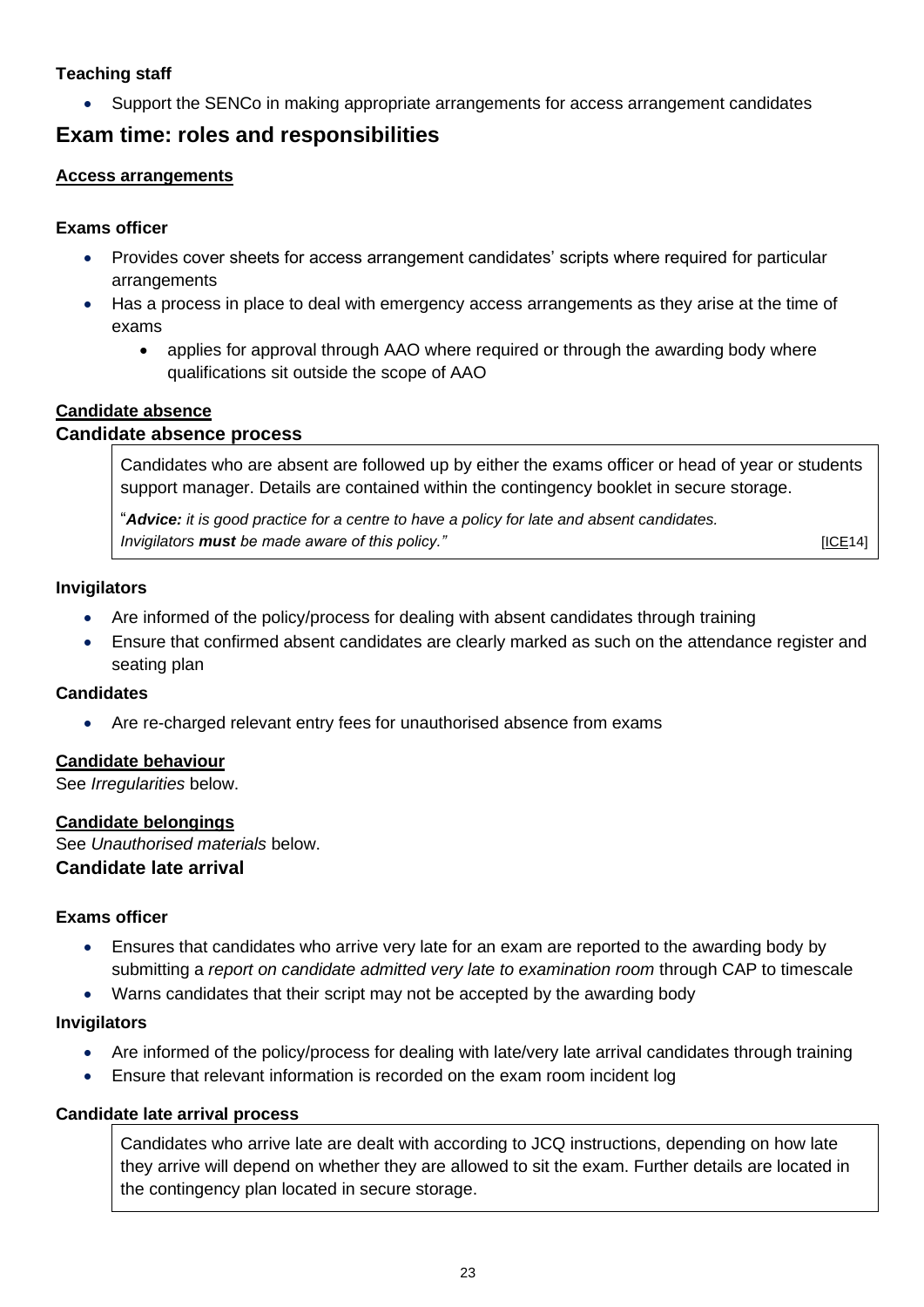*A candidate who arrives after the start of the examination may be allowed to enter the examination room and sit the examination. This is entirely at the discretion of the centre…*

*A candidate who arrives after the start of the examination should be allowed the full time for the examination, depending on the centre's organisational arrangements and provided that adequate supervision arrangements are in place …"* (ICE 21)

#### <span id="page-23-0"></span>**Conducting exams**

#### **Head of centre**

• Ensures venues used for conducting exams meet the requirements of JCQ and awarding bodies

#### **Exams officer**

- Ensures exams are conducted according to JCQ and awarding body instructions
- Uses an *exam day checklist* to ensure each exam session is fully prepared for, unplanned events can be dealt with and associated follow-up is completed

#### <span id="page-23-1"></span>**Dispatch of exam scripts**

#### **Exams officer**

- Dispatches scripts as instructed by JCQ and awarding bodies
- Keeps appropriate records to track dispatch

#### <span id="page-23-2"></span>**Exam papers and materials**

#### **Exams officer**

- Organises exam question papers and associated confidential resources in date order in the secure storage facility
- Attaches erratum notices received to relevant exam question paper packets
- Collates attendance registers and examiner details in date order
- Regularly checks mail or e-mail inbox for updates from awarding bodies
- In order to avoid potential breaches of security, ensures care is taken prior to question paper packets being opened that another member of staff or an invigilator checks the day, date, time, subject, unit/component and tier of entry if appropriate, immediately before a question paper packet is opened
- Ensures this additional/second check (which takes place in the secure room if a question paper packet has to be split or in the designated room if not) is recorded
- Where allowed by the awarding body, only releases exam papers and materials to teaching departments for teaching and learning purposes after the published finishing time of the exam, or until any timetable clash candidates have completed the exam

## <span id="page-23-3"></span>**Exam rooms**

## **Head of centre**

- Ensures that internal tests, mock exams, revision or coaching sessions are not conducted in a room "designated" as an exam room
- Ensures that when a room is "designated" as an exam room it is not used for any purpose other than conducting external exams
- Ensures only approved centre staff (who have not taught the subject being examined) are present in exam rooms to perform permitted tasks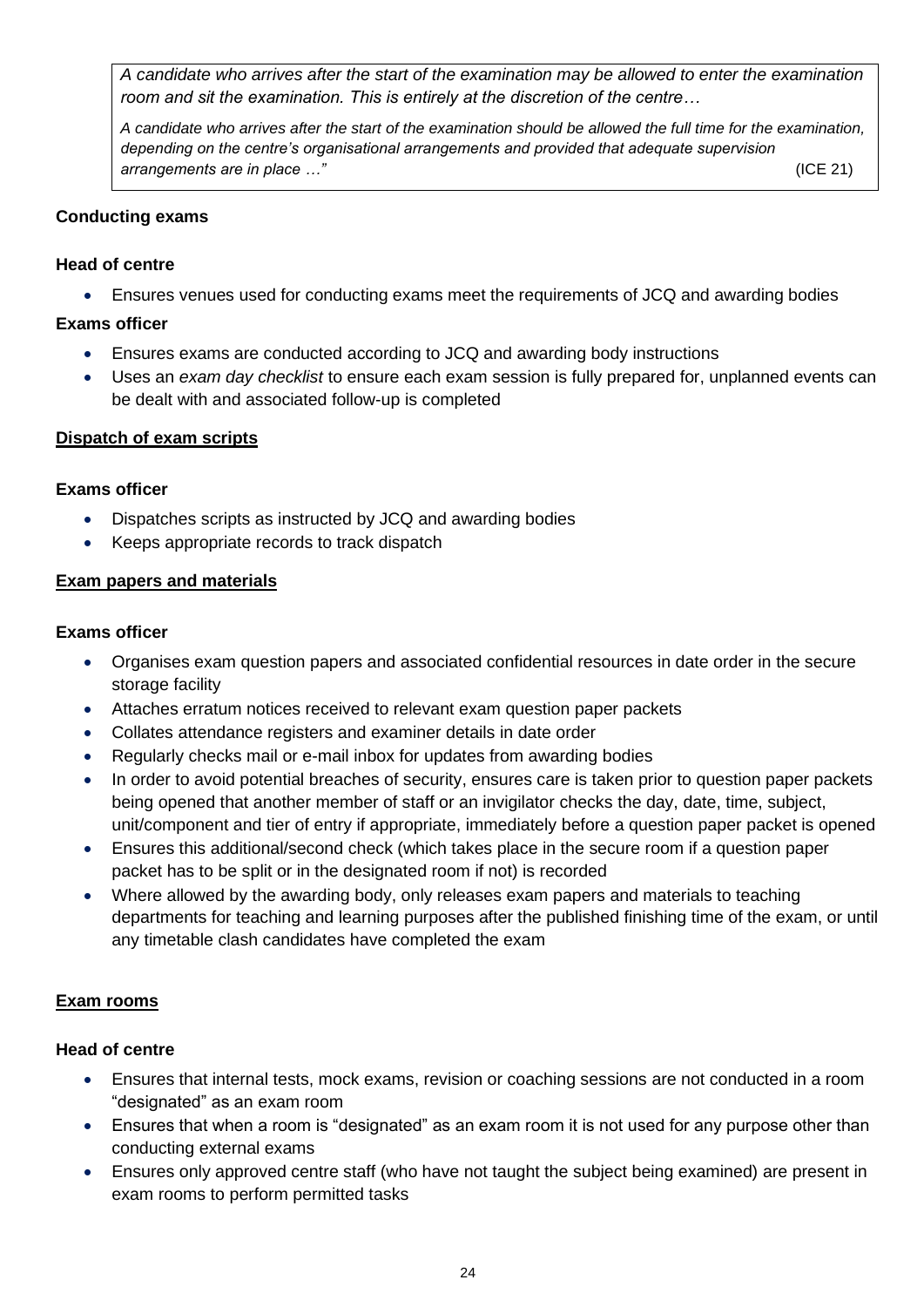- Ensures the centre's policy relating to food and drink that may be allowed in exam rooms is clearly communicated to candidates
- Ensures the centre's policy on candidates leaving the exam room temporarily is clearly communicated to candidates

## <span id="page-24-0"></span>**Food and drink in exam rooms**

The centre does not allow food into the exam rooms'; however, a clear/non coloured bottle of water with the label removed is acceptable, no markings of any kind can be on the bottle. See exam guide to candidate's handbook located in exams policies folder.

## <span id="page-24-1"></span>**Leaving the exam room temporarily**

If a candidate needs to leave the exam room temporarily, they must be accompanied by a member of the exams team or an invigilator. Students who have a medical card will be allowed to leave the room accompanied without question.

Students who do not have a medical card will be questioned as to why they need to leave and will likely be discouraged from leaving the room as it causes a disturbance to the other candidates.

If a student needs a very quick bathroom break, they will not have the missed time added to the end time of the exam.

If the reason they need to leave is for a longer period of time for example illness or significantly upset,, the time they left the room will be noted and a decision will be made with the candidate as to whether the extra time is added on depending how long they are out of the room.

## **Exams officer**

- Ensures exam rooms are set up as required in the regulations
- Provides invigilators with appropriate resources to effectively conduct exams
- Briefs invigilators on exams to be conducted on a session by session basis (including the arrangements in place for any transferred candidates and access arrangements)
- Ensures sole invigilators have an appropriate means of summoning assistance (if this is a mobile phone, instructs the invigilator that this must be on silent mode)
- Ensures invigilators understand they must be vigilant and remain aware of incidents or emerging situations, looking out for malpractice or candidates who may be in distress, recording any incidents or issues on the exam incident log
- Ensures invigilators understand how to deal with candidates who may need to leave the exam room temporarily and how this should be recorded on the exam room incident log
- Provides authorised exam materials which candidates are not expected to provide themselves
- Ensures invigilators and candidates are aware of the emergency evacuation procedure
- Ensures invigilators are aware of arrangements in place for a candidate with a disability who may need assistance if an exam room is evacuated

## **Senior leaders**

- Ensure a documented emergency evacuation procedure for exam rooms is in place
- <span id="page-24-2"></span>• Ensure arrangements are in place for a candidate with a disability who may need assistance if an exam room is evacuated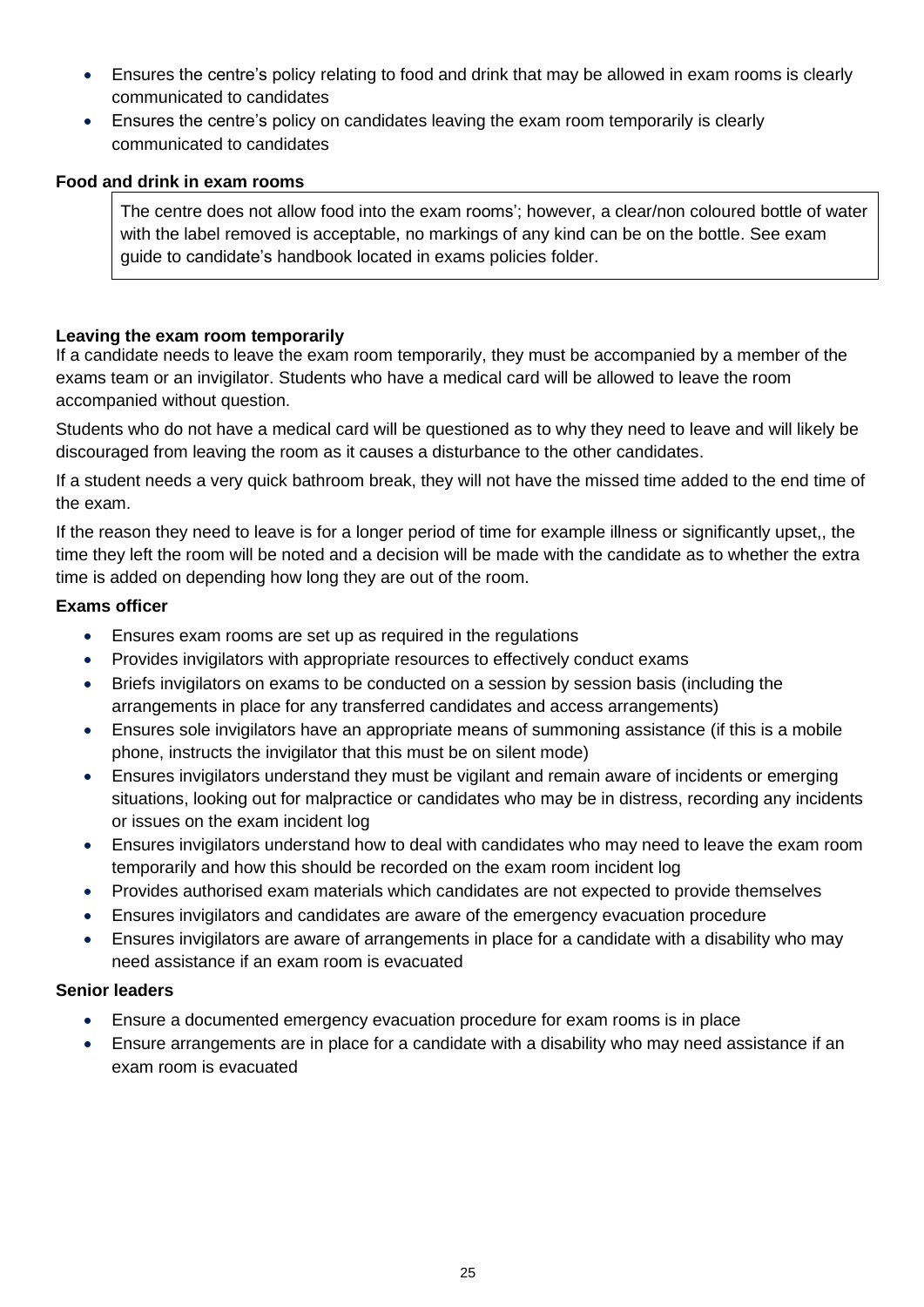## **Emergency evacuation policy See also appendix 1**

Located in the exams policy folder. Separate centre wide lockdown policy is available

*"….. Reference should also be made to the following document-*

*<https://www.gov.uk/government/publications/bomb-threats-guidance/procedures-for-handling-bomb-threats>*

[\[ICE](http://www.jcq.org.uk/exams-office/ice---instructions-for-conducting-examinations) 25]

#### **Site staff**

- Ensure exam rooms are available and set up as requested by the EO
- Ensure grounds or centre maintenance work does not disturb exam candidates in exam rooms
- Ensure fire alarm testing does not take place during exam sessions

#### **Invigilators**

• Conduct exams in every exam room according to JCQ *Instructions for conducting examinations and/ or awarding body requirements* as instructed by the centre in training/update events and briefing sessions

#### **Candidates**

- Are required to follow the instructions given to them in exam rooms by authorised centre staff and invigilators
- Are required to remain in the exam room for the full duration of the exam

#### <span id="page-25-0"></span>**Irregularities**

#### **Head of centre**

• Ensures (as required by an awarding body) any cases of alleged, suspected or actual incidents of malpractice or maladministration before, during or after examinations/ assessments (by centre staff, candidates, invigilators) are investigated and reported to the awarding body **immediately,** by completing the appropriate documentation

#### <span id="page-25-1"></span>**Managing behaviour**

Behaviour policy is stated in a separate policy

*"The head of centre has the authority to remove a candidate from the examination room, but should only do so if the candidate would disrupt others by remaining in the room." [\[ICE1](http://www.jcq.org.uk/exams-office/ice---instructions-for-conducting-examinations)7]* 

#### **Senior leaders**

- Ensure support is provided for the EO and invigilators when dealing with disruptive candidates in exam rooms
- Ensure that internal disciplinary procedures relating to candidate behaviour are instigated, when appropriate

#### **Exams officer**

- Provides an exam room incident log in all exam rooms for recording any incidents or irregularities
- Actions any required follow-up and reports to awarding bodies as soon as practically possible after the exam has taken place

#### **Invigilators**

Record any incidents or irregularities on the exam room incident log (for example, late/very late arrival, candidate or centre staff suspected malpractice, candidate illness or needing to leave the exam room temporarily, disruption or disturbance in the exam room, emergency evacuation)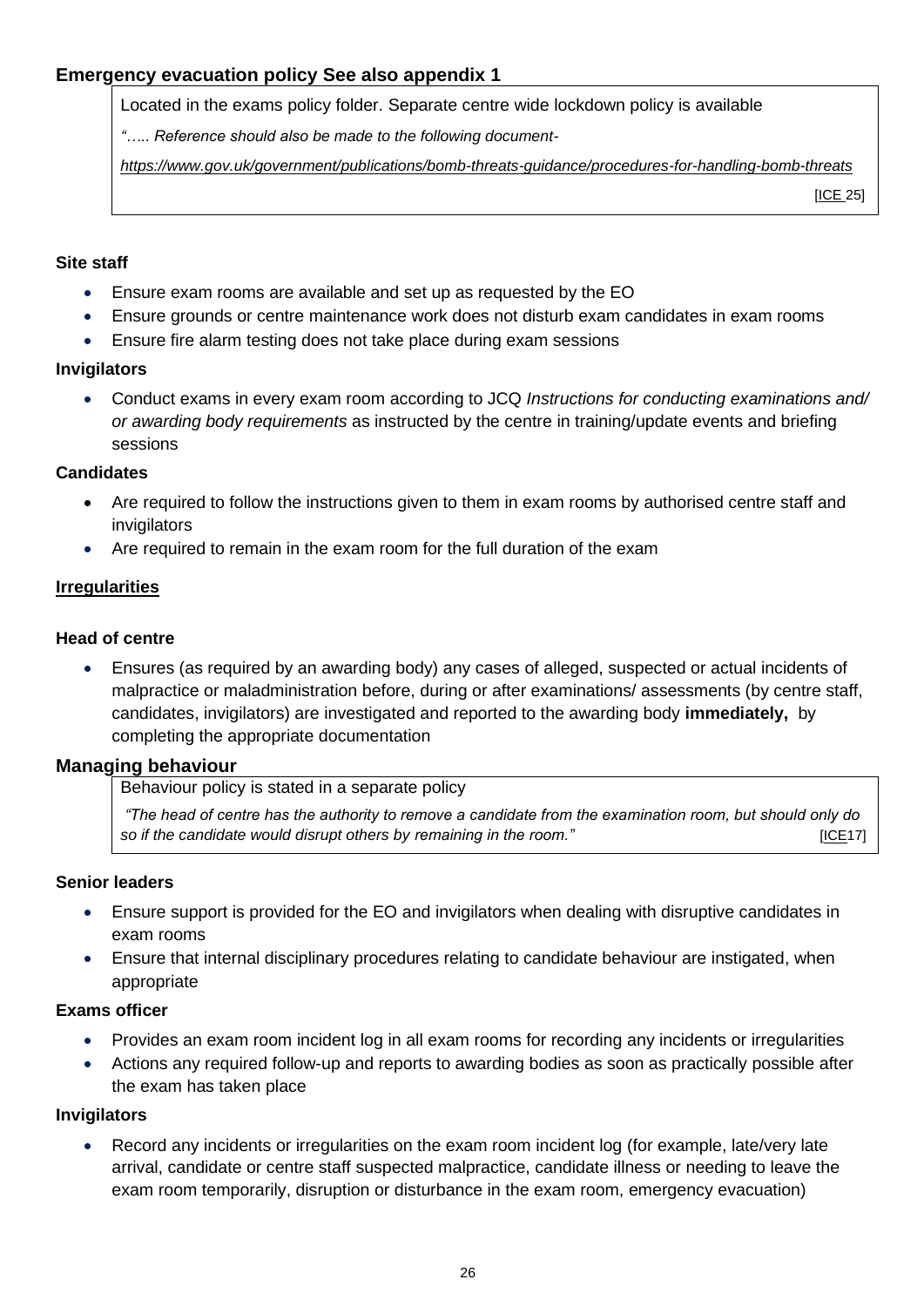## <span id="page-26-0"></span>**Malpractice**

See *Irregularities* above.

#### <span id="page-26-1"></span>**Special consideration**

#### **Senior leaders**

• Provide signed evidence to support eligible applications for special consideration

#### **Exams officer**

- Processes eligible applications for special consideration to awarding bodies
- Gathers evidence which may need to be provided by other staff in centre or candidates
- <span id="page-26-2"></span>Submits requests to awarding bodies to the external deadline

#### **Special consideration policy**

The special consideration policy is located in the exams policies folder

#### **Candidates**

• Provide appropriate evidence to support special consideration applications, where required

#### <span id="page-26-3"></span>**Unauthorised items**

#### <span id="page-26-4"></span>**Arrangements for unauthorised items taken into the exam room**

There are suitable procedures in place to prevent this happening, however if something does slip through it is dealt with by senior leadership team and if malpractice has occurred then a report is provided to the awarding bodies as necessary and logged on the incident log.

Students have an alternative venue to leave all their personal belongings and unauthorised items in before entering the exam venue, this is then locked by exams staff

*"… In the examination room candidates must not have access to items other than those stated in the instructions on the question papers, the stationery list or the specification for that subject…*

*…any unauthorised items that have been taken into the examination room must be placed out of reach of the*  candidates (and not under their desks) before the examination starts. This would normally be at the front of *the examination room or a similar arrangement that enables the invigilator to control access to the items."*

*The Invigilator, prior to the examination starting, must ensure that candidates have removed their wrist watches, placing them on their desks.* 

[\[ICE1](http://www.jcq.org.uk/exams-office/ice---instructions-for-conducting-examinations)6]

#### **Invigilators**

• Are informed of the arrangements through training

#### <span id="page-26-5"></span>**Internal exams**

#### **Exams officer**

- Briefs invigilators on conducting internal exams
- Returns candidate scripts to teaching staff for marking

#### **Invigilators**

• Conduct internal exams as briefed by the EO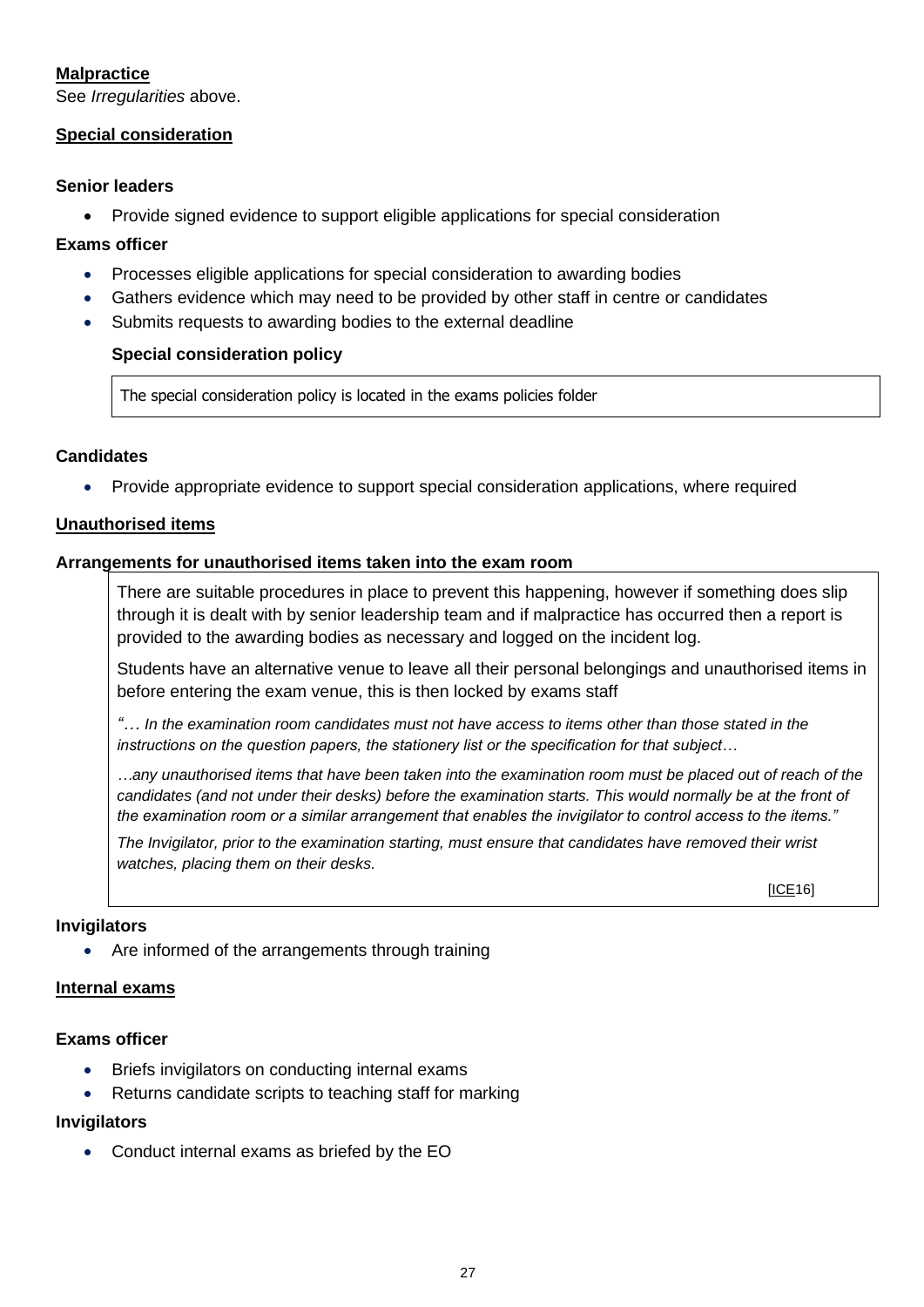## <span id="page-27-0"></span>**Results and post-results: roles and responsibilities**

## <span id="page-27-1"></span>**Internal assessment**

### **Senior leaders**

- Ensures teaching staff keep candidates' work, whether part of the moderation sample or not, secure and for the required period stated by JCQ and awarding bodies
- Ensures vocational work is packed and stored securely in a central location for the required length of time for that specification as required by the awarding bodies
- Ensures work is returned to candidates or disposed of according to the requirements

## <span id="page-27-2"></span>**Managing results day(s)**

#### **Senior leaders**

- Identify centre staff who will be involved in the main summer results day(s) and their role
- Ensures senior members of staff are accessible to candidates after the publication of results so that results may be discussed and decisions made on the submission of any requests for post –results services and ensures candidates are informed of the periods during which centre staff will be available so that they may plan accordingly

#### **Exams officer**

<span id="page-27-3"></span>• Works with senior leaders to ensure procedures for managing the main summer results day(s) (a results day programme) are in place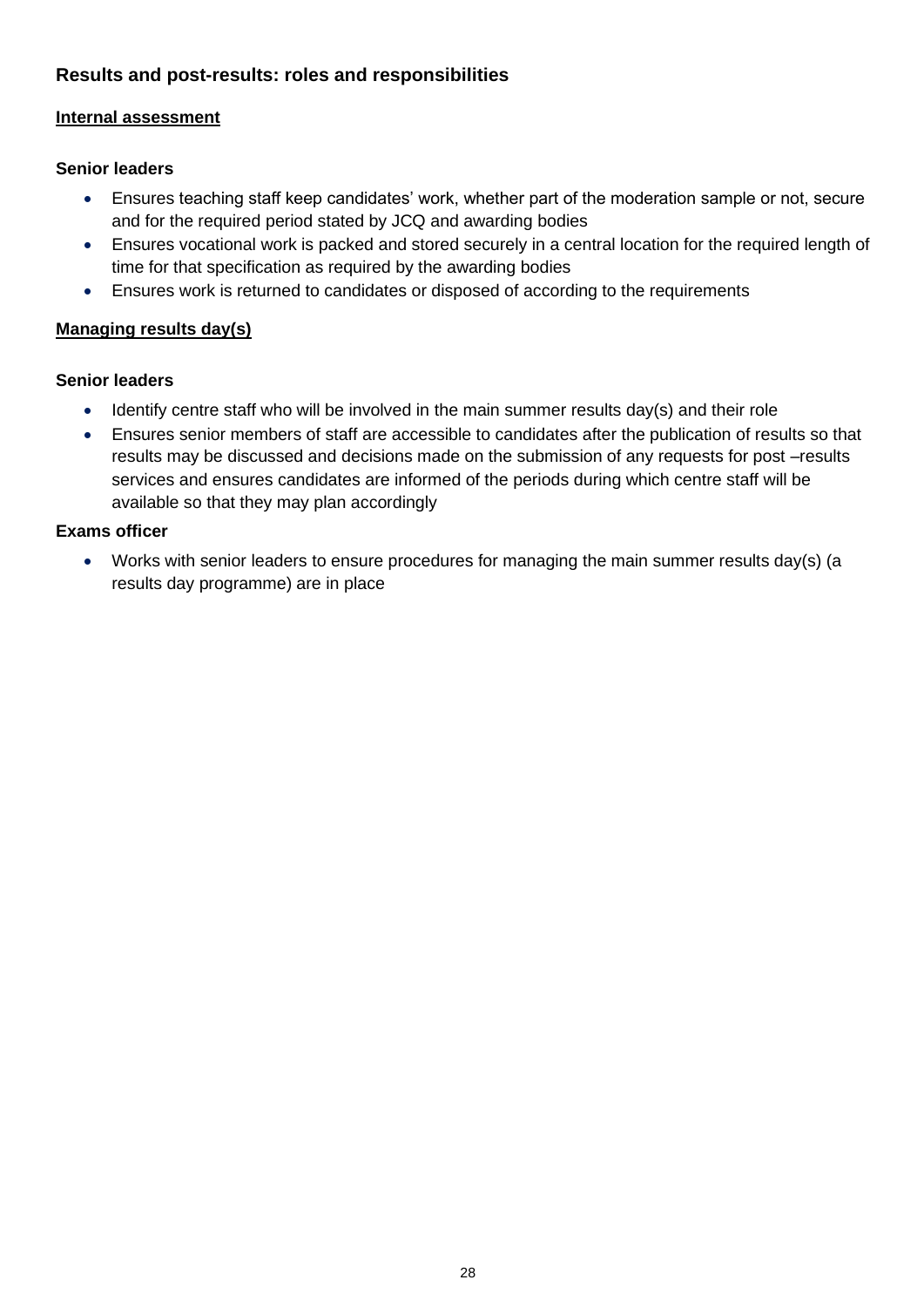## **Results day programme**

The details of results days are included in the candidate guide to exams and inform candidates about enquiries about results, who can collect results and when.

A letter is also posted to all candidates detailing support available to them and reiterating timings of the day.

Please also see Access to scripts, review of results and appeals procedure in this policy

#### **Site staff**

• Ensure the centre is open and accessible to centre staff and candidates, as required for the collection of results

#### <span id="page-28-0"></span>**Accessing results**

#### **Head of centre**

- Ensures results are kept entirely confidential and restricted to key members of staff until the official date and times of release of results to candidates
- Understands that it is not permitted to withhold provisional results from candidates under any circumstances

#### **Exams officer**

- Informs candidates in advance of when and how results will be released to them for each exam series
- Accesses results from awarding bodies under restricted release of results, where this is provided by the awarding body
- Resolves any missing or incomplete results with awarding bodies
- Issues statements of results to candidates on issue of results date
- Provides summaries of results for relevant centre staff on issue of results date

#### <span id="page-28-1"></span>**Post-results services**

#### **Head of centre**

- Ensures an **internal appeals procedure** is available where candidates disagree with any centre decision
	- not to support a clerical re-check, a review of marking, a review of moderation or an appeal
	- Ensures that senior members of centre staff are available immediately after the publication of results
	- Understands that if the centre has concerns about one of its component/subject cohorts, then requests for reviews of marking should be submitted for all candidates believed to be affected (candidate consent is required as marks and subject grades may be lowered, confirmed or raised)
	- Understands that in the event of an awarding body initiating an *extended review of marking, candidates' marks and subject grades may be lowered, confirmed or raised*

## **Exams officer**

- Provides information to candidates (including private candidates) and staff on the services provided by awarding bodies and the fees charged (see also above *Briefing candidates* and *Access to scripts, Reviews of results and appeals procedures*)
- Publishes internal deadlines for requesting the services to ensure the external deadlines can be effectively met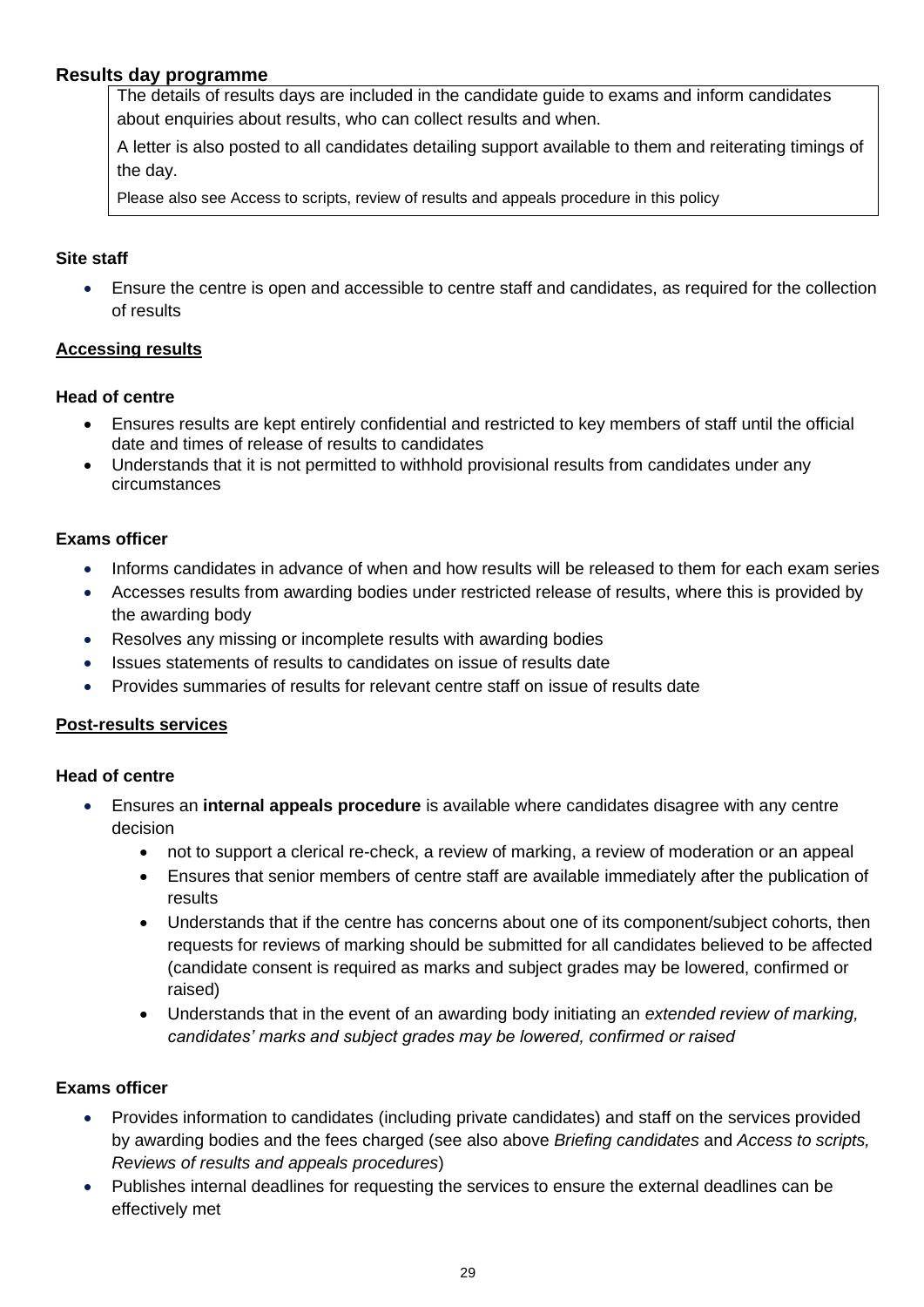- Provides a process to record requests for services and to collect candidate informed consent (**after**  the publication of results) and fees where relevant
- Submits requests to awarding bodies to meet the external deadline for the particular service
- Tracks requests to conclusion and informs candidates and relevant centre staff of outcomes
- Updates centre results information, where applicable

## **Teaching staff**

- Meet internal deadlines to request the services and gain relevant candidate informed consent
- Identify the budget to which fees should be charged

#### **Candidates**

- Meet internal deadlines to request the services
- Provide informed consent and fees, where relevant

## <span id="page-29-0"></span>**Analysis of results**

## **[Data Manager]**

- Provides analysis of results to appropriate centre staff
- Provides results information to external organisations where required
- Undertakes the *secondary school and college (key stage 4/16-18) performance tables June and September checking exercise*

## <span id="page-29-1"></span>**Certificates**

Certificates are provided to centres by awarding bodies after results have been confirmed.

#### <span id="page-29-2"></span>**Issue of certificates procedure**

Details of this procedure are included in the contingency booklet located in the storage facility.

Information of how and approximately when certificates will be available are included in the candidate information handbook

## **Candidates**

• May arrange for certificates to be collected on their behalf by providing the EO with written permission/authorisation; authorised persons must provide photo ID evidence on collection of certificates

#### <span id="page-29-3"></span>**Retention of certificates policy**

A letter is sent to all candidates advising them that certificates are retained in centre for a minimum of 12 months and after that they can be securely destroyed as per JCQ guidelines.

## <span id="page-29-4"></span>**Review: roles and responsibilities**

## **Exams officer**

- Provides SLT with an overview of the exam year, highlighting what went well and what could be developed/improved in terms of exams management and administrative processes within the stages of the exam cycle
- Collects and evaluates feedback from staff, candidates and invigilators to inform review

## **Senior leaders**

• Work with the EO to produce a plan to action any required improvements identified in the review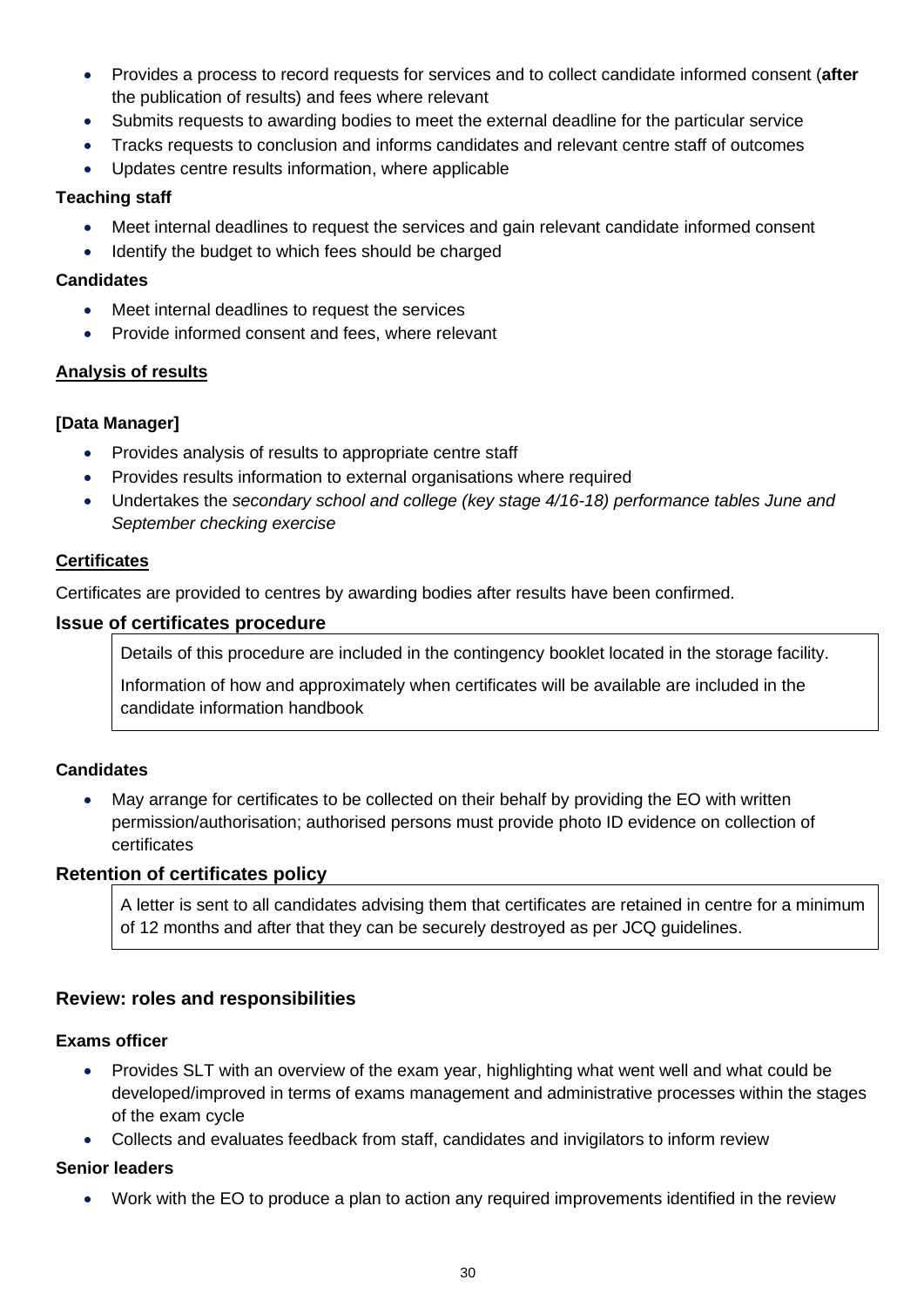## <span id="page-30-0"></span>**Retention of records: roles and responsibilities**

## **Exams officer**

- Keeps records as required by JCQ and awarding bodies for the required period
- Keeps records as required by the centre's records management policy